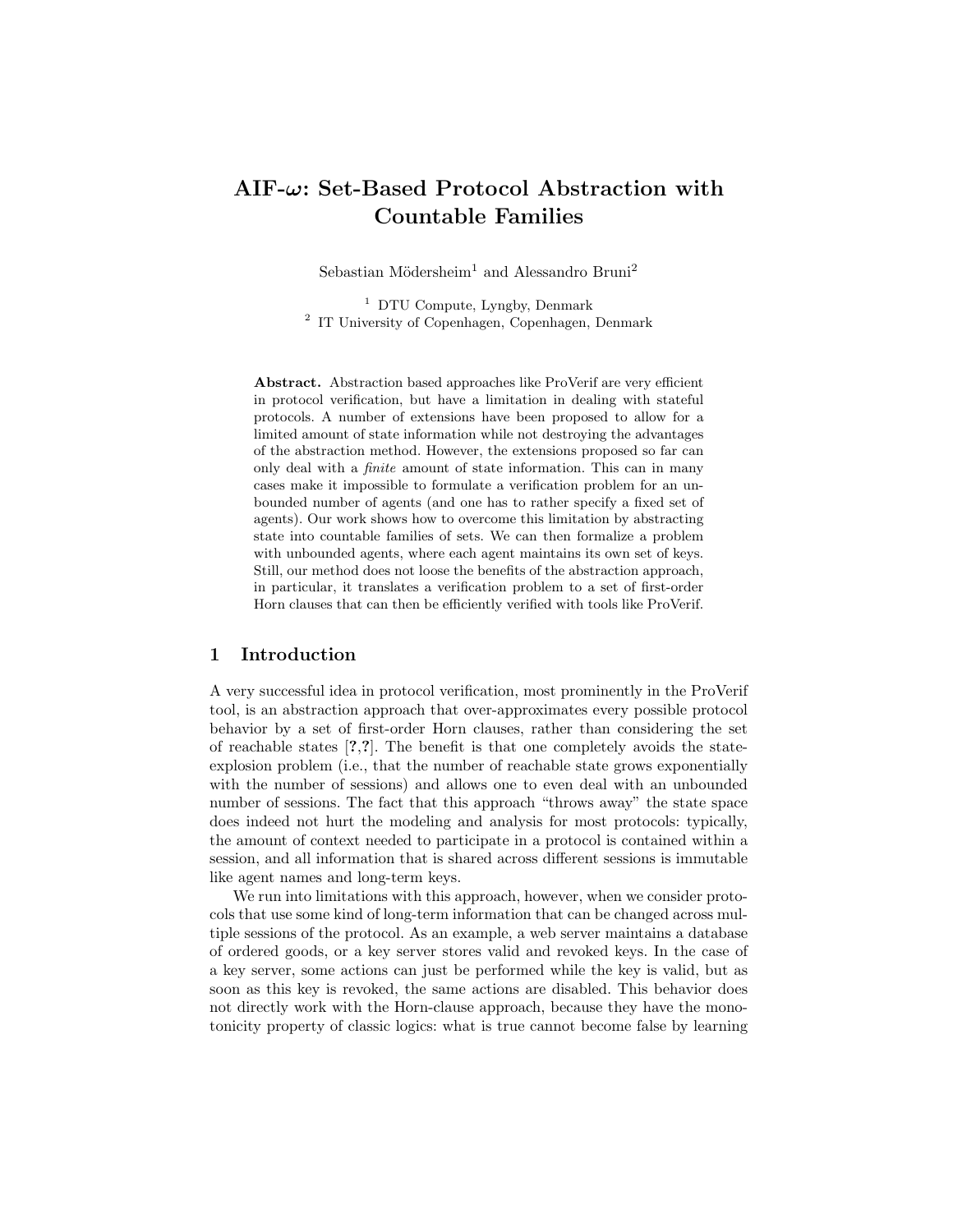more information. This is at odds with any "non-monotonic" behavior, i.e., that something is no longer possible after a particular event has occurred.

Several works have proposed extensions of the abstraction approach by including a limited amount of state information, so as to allow the analysis of stateful protocols, without destroying the large benefits of the approach. The first was the AIF tool that allows one to declare a fixed number  $N$  of sets [?]. One can then specify a transition system with an unbounded number of constants. These constants can be added to, and removed from, each of the sets upon transitions, and transitions can be conditioned by set memberships. The main idea is here that one can abstract these constants by their set membership, i.e., partitioning the constants into  $2^N$  equivalence classes for a system with  $N$  sets. The AIF tool generates a set of Horn clauses using this abstraction, and can use either ProVerif or the first-order theorem prover SPASS [?] to check whether a distinguished symbol attack can be derived from the Horn clauses. The soundness proof shows that if the specified transition system has an attack state then attack can be derived from the corresponding Horn clause model. There are two more approaches that similarly bring state information into ProVerif: StatVerif [?] and Set- $\pi$  [?]. We discuss them in the related work.

While AIF is an infinite state approach, it has the limitation to a fixed number N of sets. For instance, when modeling a system where every user maintains its own set of keys, one needs to specify a fixed number of users, so as to arrive at a concrete number N of sets. The main contribution of AIF- $\omega$  is to overcome precisely this limitation and instead allow for specifying  $N$  families of sets, where each family can consist of a countably infinite number of sets. For instance, we may declare that User is an infinite set and define a family  $ring(User)$  of sets so that each user  $a \in User$  has its own set of keys  $ring(a)$ . To make this feasible with the abstraction approach, we however need to make one restriction: the sets of a family must be pairwise disjoint, i.e.,  $ring(a) \cap ring(b) = \emptyset$  for any two users a and b. In fact, we do allow for AIF- $\omega$  specifications that could potentially violate this property, but if the disjointness is violated, it counts as an attack.

The contributions of this work are the formal development and soundness proof of this countable-family abstraction. It is in fact a generalization of the AIF approach. Besides this generalization,  $\text{AIF-}\omega$  has also a direct practical advantage in the verification tool: experiments show for instance that the verification for infinitely many agents in an example is more efficient than the finite enumeration of agents in AIF. In fact, the infinite agents specification has almost the same run time as the specification with a single agent for each role in AIF.

The rest of this paper is organized as follows. In section [2](#page-2-0) we formally define AIF- $\omega$  and introduce preliminaries along the way. In section [3](#page-10-0) we define the abstraction and translation to Horn clauses and prove the soundness in section [4.](#page-13-0) We discuss how to encode the approach in SPASS and ProVerif as well as experimental results in section [5.](#page-17-0) We discuss related work and conclude in section [6.](#page-18-0)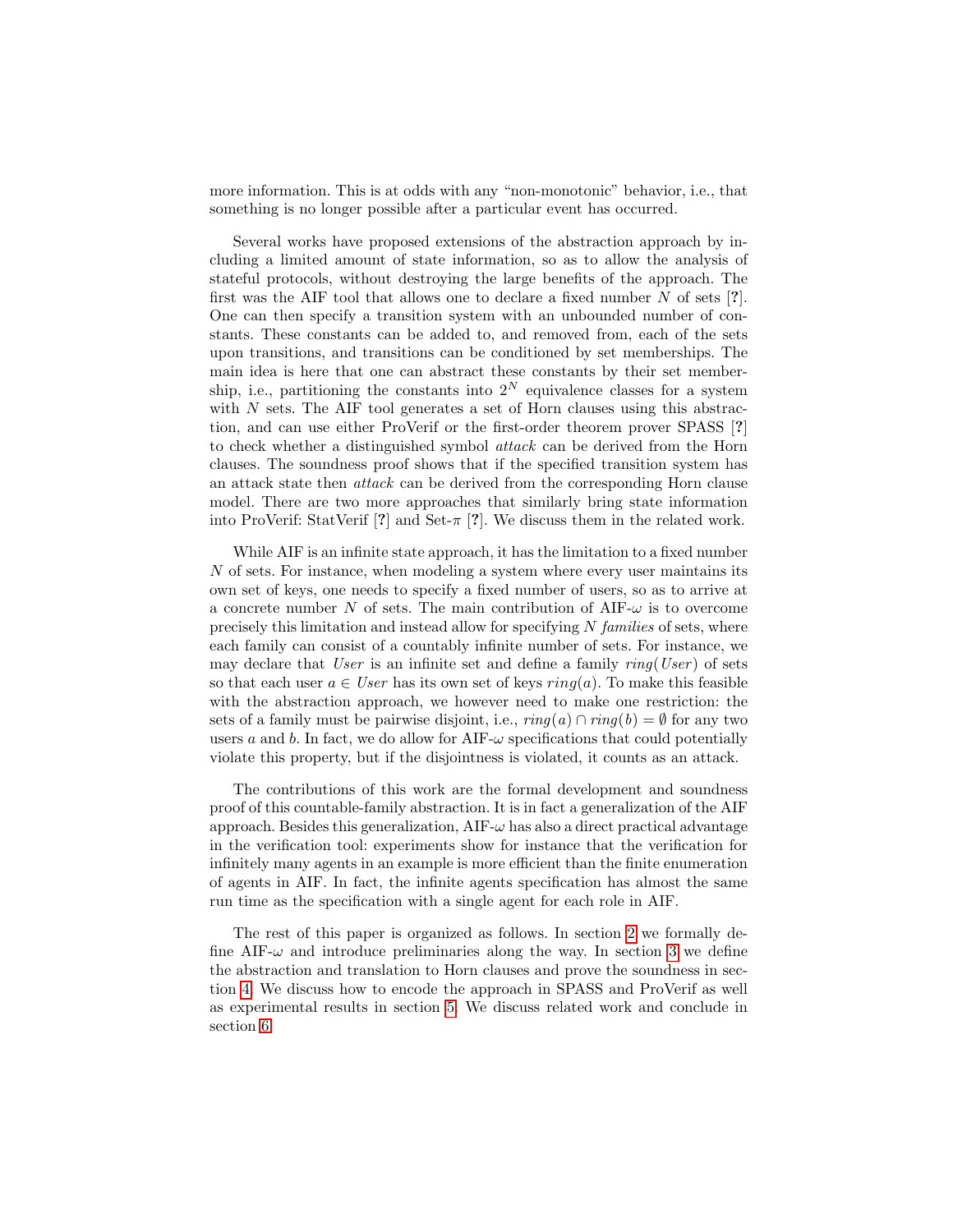# <span id="page-2-0"></span>2 Formal Definition of AIF- $\omega$

We go right into the definition of the AIF- $\omega$  language, and introduce all preliminaries along the way. An  $\text{AIF-}\omega$  specification consists of the following sections: declaring user-defined types, declaring families of sets, declaring function and fact symbols, and finally defining the transition rules. We explain these concepts step-by-step and for concreteness illustrate it with the running example of a keyserver adapted from our previous paper [?].

## 2.1 Types

An AIF- $\omega$  specification starts with a declaration of user-defined types. These types can either be given by a complete enumeration (finite sets), or using the operator ". . . " one can declare that the type contains a countable number of elements. Finally, we can also build the types as the union of other types. For the keyserver example, let us define the following types:

| $Honest = \{a, b, \ldots\}$ $Dishon = \{i, p, \ldots\}$ | $User = Honest \cup Dishon$                                             |
|---------------------------------------------------------|-------------------------------------------------------------------------|
|                                                         | $Server = \{s, \}$ Agent = User $\cup Server$ Status = {valid, revoked} |

This declares the type Honest to be a countably infinite set that contains the constants a and b. Similarly Dishon and Server are defined. It may be intuitively clear that in this declaration, the sets Honest and Dishon should be disparate types, but to make the " $\dots$ " notation formally precise, we give each type T an extensional semantics  $\llbracket T \rrbracket$ . To that end, for each "...", we introduce new constants  $t_1, t_2, \ldots$  so that for the running example we have for instance:

 $[Homest] = \{a, b\} \cup \{honest_n \mid n \in \mathbb{N}\}$   $[Dishon] = \{s, p\} \cup \{dishon_n \mid n \in \mathbb{N}\}\$ 

Comparing  $\text{AIF-}\omega$  with the previous language  $\text{AIF}$ , the ability to define infinite types and families of sets over these types, are the essential new features. Drastically speaking, "..." is thus what you could not do in AIF. The complexity of this paper however suggests that it is not an entirely trivial generalization.

Besides the user-defined types, we also have two built-in types: Value and Untyped. The type *Value* is the central type of the approach, because all sets of the system can only contain elements of type value, and all freshly created elements must be of type value. It is thus exactly those entities that we later want to replace by abstract equivalence classes. Let thus  $\mathfrak{A} = \{abs_n \mid n \in \mathbb{N}\}\$  be a countable set of constants (again disjoint from all others) and  $[[Value]] = \mathfrak{A}$ . Second, we have also the "type" Untyped. Below, we define the set of ground terms  $\mathcal{T}_{\Sigma}$  that includes all constants and composed terms that can be built using function symbols. We want the type Untyped to summarize arbitrary such terms, and thus define  $[Untyped] = \mathcal{T}_{\Sigma}$ .

## 2.2 Sets

The core concept of  $\text{AIF-}\omega$  is using sets of values from  $\mathfrak A$  to model simple "databases" that can be queried and modified by the participants of the protocols. These sets can even be shared between participants, and the modeler has a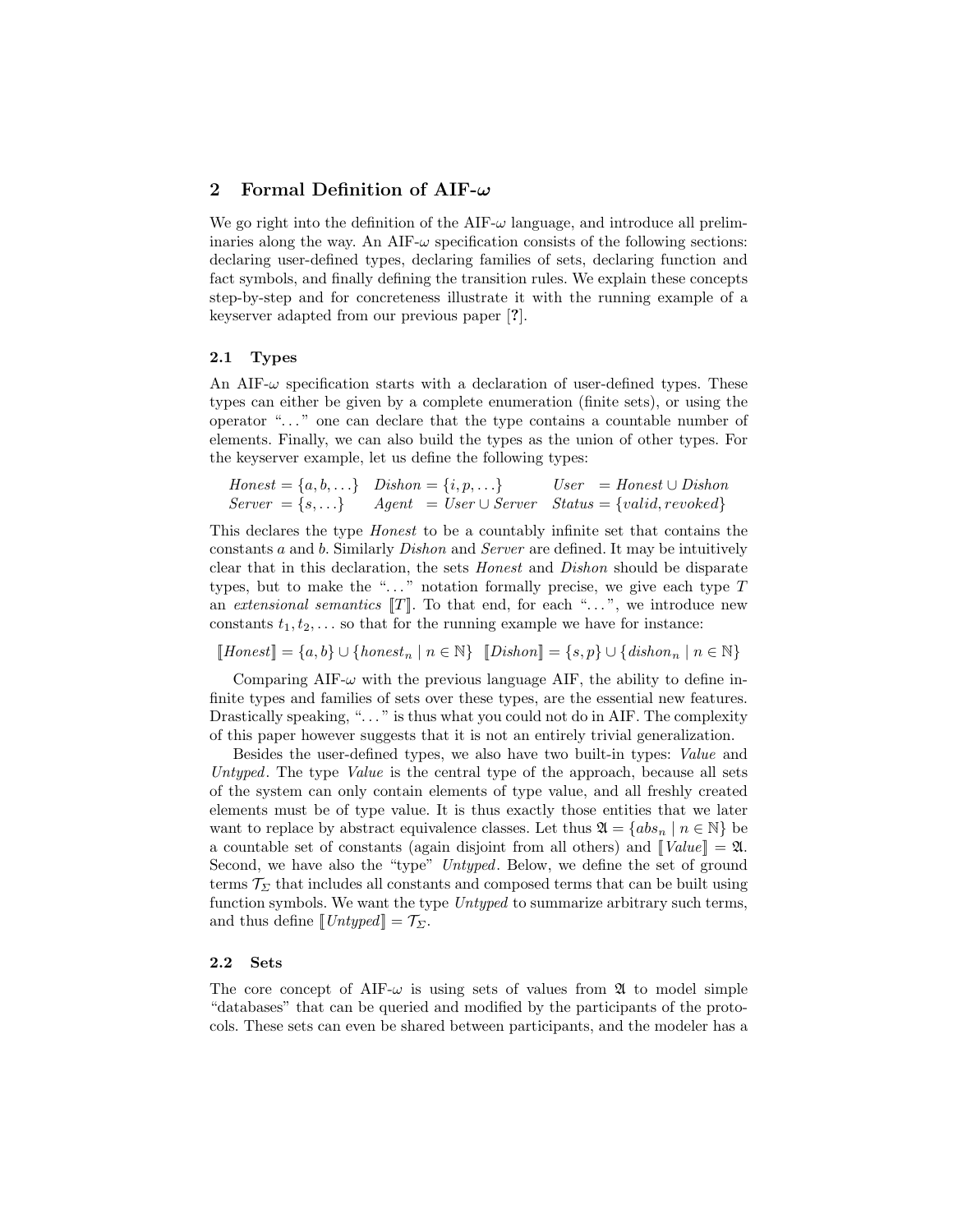great freedom on how to use them. For our running example we want to declare sets for the key ring of every user, and for every server a database that contains for all users the currently valid and revoked keys:

## $ring(User!)$  db(Server!, User!, Status!)

This declares two *families* of sets, the first family consists of one set  $ring(c)$  for every  $c \in \llbracket \text{User} \rrbracket$  and the second family consists of one set  $db(c_1, c_2, c_3)$  for every  $c_1 \in \llbracket \text{Server} \rrbracket, c_2 \in \llbracket \text{User} \rrbracket, \text{ and } c_3 \in \llbracket \text{Status} \rrbracket.$ 

The exclamation mark behind the types in the set declaration has a crucial meaning: with this the modeler defines a uniqueness invariant on the state space, namely that the sets of this family will be pairwise disjoint for that parameter. In the example,  $ring(c_1) \cap ring(c_2) = \emptyset$  for any  $c_1 \neq c_2$ , and  $db(c_1, c_2, c_3) \cap db(c'_1, c'_2, c'_3) = \emptyset$  if  $(c_1, c_2, c_3) \neq (c'_1, c'_2, c'_3)$ . This invariant is part of the definition of the transition system: it is an attack, if a state is reachable in which the invariant is violated.

An important requirement of AIF- $\omega$  is that all family parameters of infinite type must have the uniqueness invariant. Thus, it is not allowed to declare  $ring(Agent)$ , because  $[Agent]$  is infinite. However, it is allowed to declare  $db(Server!, Agent!, Status)$  since [Status] is finite. This declaration with nonunique *Status* could be specified using two families  $db_{valid}(Server!, Agent!)$  and  $db_{revoked}(Server!, Agent!)$  instead. We thus regard non-unique arguments of a finite type as syntactic sugar that is compiled away in AIF- $\omega$ .

Since non-unique arguments are syntactic sugar, let us assume for the rest of the paper an  $\text{AIF}-\omega$  specification (like in the running example) where all set parameters have the uniqueness invariant (i.e., the ! symbol). Let us denote the families of sets in general as  $s_1, \ldots, s_N$  where N is the number of declared families, i.e., in the example,  $N = 2$  with  $s_1 = ring$  and  $s_2 = db$ . We thus have for every  $1 \leq i \leq N$  the uniqueness invariant that  $s_i(a_1, \ldots, a_n) \cap s_i(b_1, \ldots, b_n) = \emptyset$ whenever  $(a_1, \ldots, a_n) \neq (b_1, \ldots, b_n)$ .

#### 2.3 Functions, Facts, and Terms

Finally the user can declare a set of functions and facts (predicates) with their arities. For the example let us have:

Functions:  $inv/1$ ,  $sign/2$ ,  $pair/2$  Facts:  $iknows/1, attack/0$ 

Intuitively,  $inv(pk)$  represents the private key corresponding to public key  $pk$ ,  $sign(nv(pk), m)$  represents a digital signature on message m with private key  $inv(pk)$ , pair is for building pairs of messages; iknows $(m)$  expresses that the intruder knows m, and *attack* represents a flag we raise as soon as an attack has occurred (and we later ask whether attack holds in any reachable state).

**Definition 1.** Let  $\Sigma$  consist of all function symbols, the extension  $\llbracket T \rrbracket$  of any user-defined type  $T$ , and the values  $\mathfrak A$  (where all constants are considered as function symbols with arity 0). Let V be a set of variables disjoint from  $\Sigma$ . We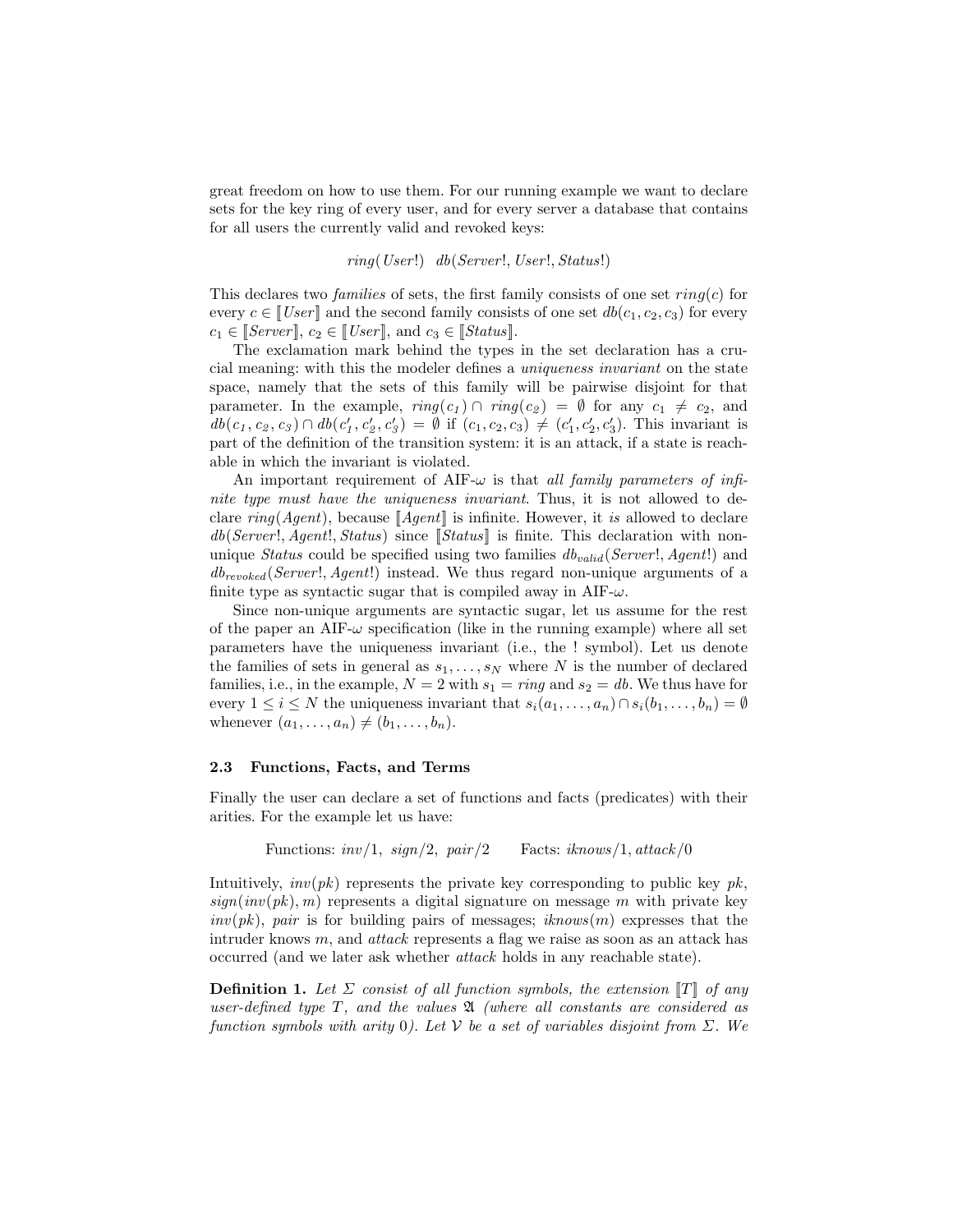define  $\mathcal{T}_{\Sigma}(V)$  to be the set of terms that can be built from  $\Sigma$  and  $V \subseteq V$ , i.e., the least set that contains V and such that  $f(t_1, \ldots, t_n) \in \mathcal{T}_{\Sigma}(V)$  if  $t_1, \ldots, t_n \in$  $\mathcal{T}_{\Sigma}(V)$  and  $f/n \in \Sigma$ . When  $V = \emptyset$ , we also just write  $\mathcal{T}_{\Sigma}$ , and we call this the set of ground terms. A fact (over  $\Sigma$  and V) has the form  $f(t_1, \ldots, t_n)$  where  $f/n$  is a fact symbol and  $t_1, \ldots, t_n \in \mathcal{T}_{\Sigma}(V)$ .

#### 2.4 Transition Rules

The core of an AIF- $\omega$  specification is the definition of its transition rules that give rise to an infinite-state transition system, where each state is a set of facts and set conditions (as defined below). The initial state is simply the empty set of facts and set conditions. We proceed as follows: we first give the formal definition of syntax and semantics of rules. We then discuss the details at hand of the rules of the running example. Finally, we give a number of restrictions on rules that we need for the abstraction approach in the following section.

In the following we often speak of the type of a variable (and may write  $X: T$ ; this is because variables occur only within rules (not within states) and are then always declared as part of the rule parameters.

**Definition 2.** A positive set condition has the form  $t \in s_i(A_1, \ldots, A_n)$  where t is either a constant of  $\mathfrak A$  or a variable of type Value, the family  $s_i$  of sets has been declared as  $s_i(T_1!, \ldots, T_n!)$ , and each  $A_i$  is either an element of  $[[T_i]]$  or a variable of type  $T_i'$  with  $[T_i'] \subseteq [T_i]$ . A positive set condition is called ground if it contains no variables. A negative set condition has the form  $t \notin s_i(.)$  where t and  $s_i$  are as before.

A state is a finite set of ground facts and ground positive set conditions. A transition rule  $r$  has the form

<span id="page-4-0"></span>
$$
r(X_1; T_1, \dots, X_n; T_n) = LF \cdot S_+ \cdot S_- = [F] \Rightarrow RF \cdot RS
$$

where

- 1.  $X_1, \ldots, X_n$  are variables and  $T_1, \ldots, T_n$  are their types; We often abbreviate  $(X_1: T_1, \ldots, X_n: T_n)$  by  $\mathbf{X: T}$ ;
- 2. The  $X_i$  are exactly the variables that occur in the rule
- 3. LF and RF are sets of facts;
- 4.  $S_+$  and RS are sets of positive set conditions;
- 5. S<sup>−</sup> is a set of negative set conditions;
- 6. F is a set of variables that are of type Value and they do not occur in LF,  $S_+$ , or  $S_-$ .
- 7. For every untyped variable that occurs in RF, it also occurs in LF.

Let  $\mathcal{V}_{\mathfrak{A}}$  denote the subset of the  $X_i$  that have type Value.

A rule r gives rise to a state-transition relation  $\Rightarrow_r$  where  $S \Rightarrow^{\sigma}_r S'$  holds for states S and S' and a substitution  $\sigma$  iff

 $- \sigma$  has domain  $\{X_1, \ldots, X_n\}$  and  $\sigma(X_i) \in \llbracket T_i \rrbracket$  for each  $1 \leq i \leq n$ ;  $- (LF \cdot S_+) \sigma \subseteq S$ ,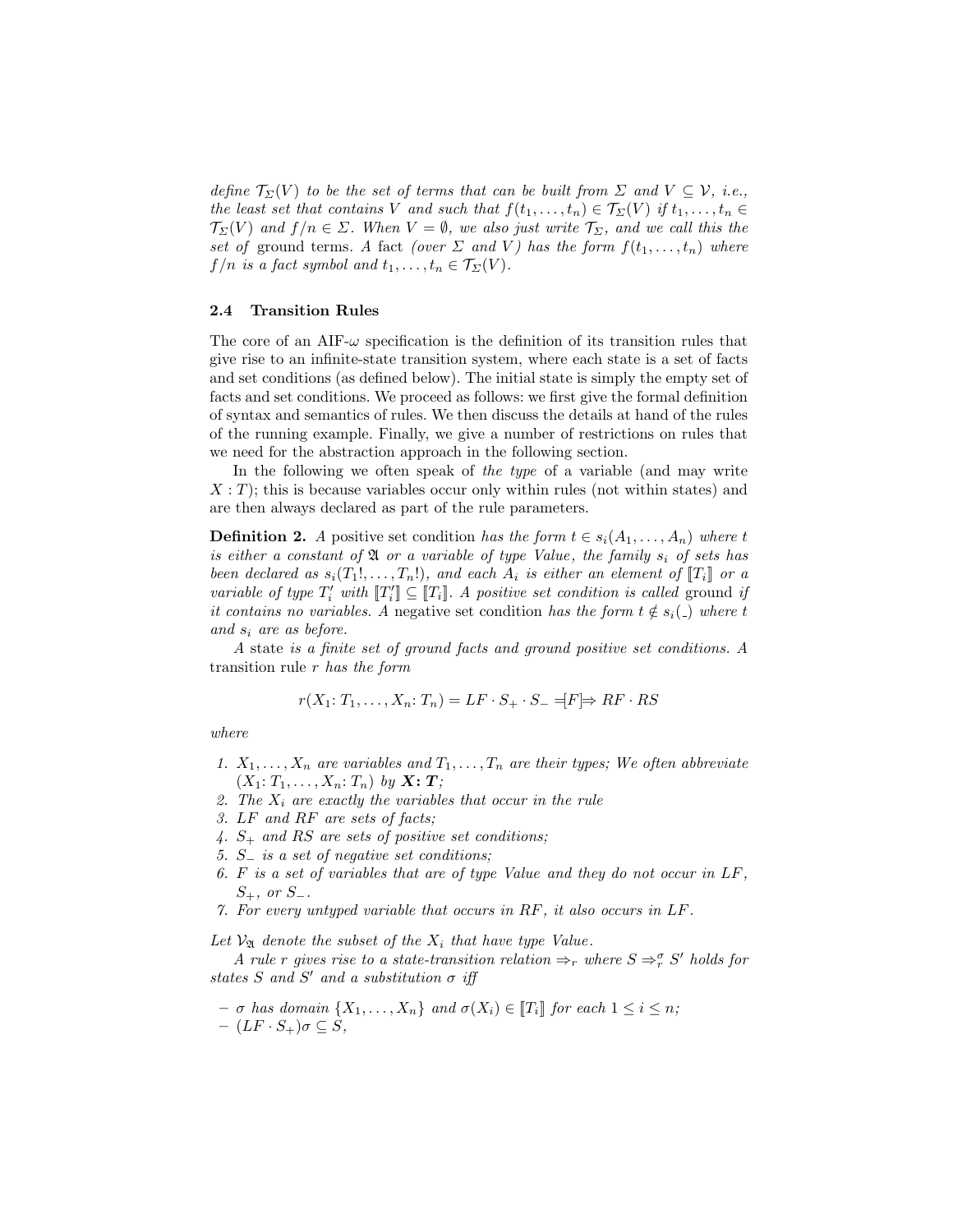- For every negative set condition  $X \notin s_i($  of  $S_-,$  state S does not contain  $\sigma(X) \in s_i(a_1, \ldots, a_m)$  for any  $(a_1, \ldots, a_m)$ .
- $-S' = (S \setminus \sigma(S_+)) \cup \sigma(RF) \cup \sigma(RS),$
- $\sigma(F)$  are fresh constants from  $\mathfrak A$  (i.e. they do not occur in S or the AIF- $\omega$ ) specification).

A state S is called reachable using the set of transition rules R, iff  $\emptyset \Rightarrow_R^* S$ . Here  $\Rightarrow_R$  is the union of  $\Rightarrow_r$  for all  $r \in R$  (ignoring substitution  $\sigma$ ) and  $\cdot^*$  is the reflexive transitive closure.  $\Box$ 

Intuitively, a rule r can be applied under match  $\sigma$  if the left-hand side facts  $\sigma(LF)$  and positive set conditions  $\sigma(S_+)$  are present in the current state, and none of the negative conditions  $\sigma(S_+)$  holds. Upon transition we remove the matched set conditions  $\sigma(S_+)$  and replace them with the right-hand side set conditions  $\sigma(RS)$  and facts  $\sigma(RF)$ . The semantics ensures that all reachable states are ground, because  $\sigma$  must instantiate all variables with ground terms. The semantics defines facts to be persistent, i.e., when present in a state, then also in all successor states. Thus only set conditions can be "taken back".

To illustrate the AIF- $\omega$  rules more concretely, we now discuss the rules of the key server example. We first look at the three rules that describe the behavior of honest users and servers:

 $keyReq(A: User, S: Server, PK: Value) =$  $=$ [PK] $\Rightarrow$  iknows(PK) · PK  $\in$  ring(A) · PK  $\in$  db(S, A, valid)  $userUpdateKey(A: Honest, S: Server, PK: Value, NPK: Value) =$  $PK \in ring(A) \cdot iknows(PK)$  $\exists NPK \Rightarrow NPK \in ring(A) \cdot iknows(sign(inv(PK), pair(A, NPK)))$  $serverUpdateKey(A: User, S: Server, PK: Value, NPK: Value) =$  $iknows(sign(inv(PK), pair(A, NPK))) \cdot PK \in db(S, A, valid) \cdot NPK \notin db(.)$  $\Rightarrow PK \in db(S, A, revoked) \cdot NPK \in db(S, A, valid) \cdot iknows(inv(PK))$ 

Intuitively, the keyReg rule describes an "out-of-band" key registration, e.g. a physical visit of a user A at an authority S. Here, the left-hand side of the rule is empty: the rule can be applied in any state. Upon the arrow, we have  $PK$ , meaning that in this transition we create a *fresh* value from  $\mathfrak{A}$  that did not occur previously. Intuitively this is a new public key that the user A has created. We directly give the intruder this public key, as it is public. The two set conditions formalize that the key is added to the key ring of  $A$  and that the server  $S$  stores PK as a valid key for A in its database. Of course, the user A should also know the corresponding private key  $inv(PK)$ , but we do not explicitly express this (and rather later make a special rule for dishonest agents). Note that, having no prerequisites, this rule can be applied in any state, and thus every user can register an unbounded number of keys with every server.

The *userUpdateKey* rule now describes that an honest user (for the behavior of dishonest users, see below) can update any of its current keys PK (the requirement  $\text{iknows}(PK)$  is explained below) by creating a new key NPK and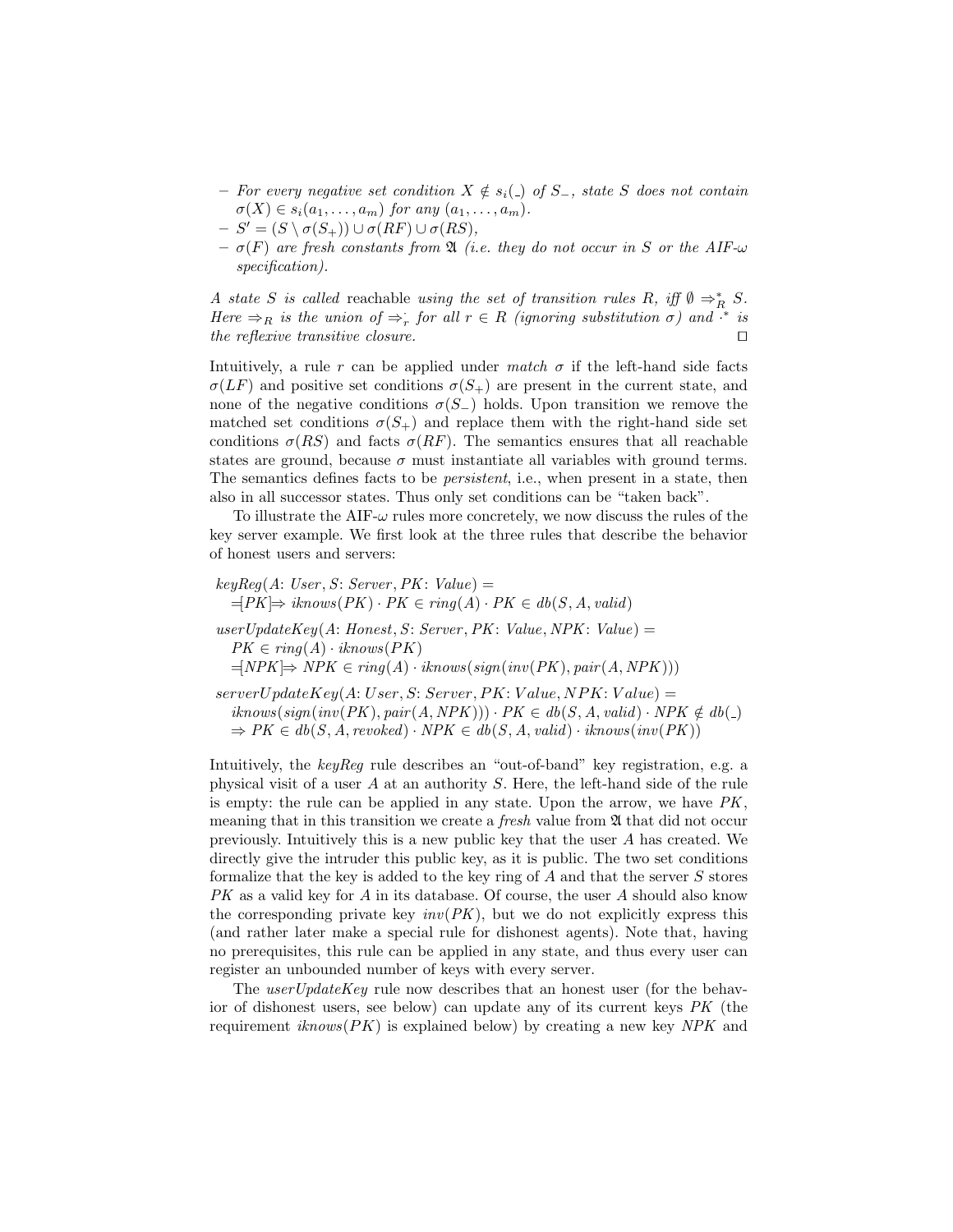sending an update message  $sign(inv(PK), pair(A, NPK))$  to the server, signing the new key with the current key. As it is often done, this example does not explicitly model sending messages on an insecure channel and rather directly adds it to the intruder knowledge (see also the model of receiving a message in the next rule). Further, NPK is added to the key ring of A. Finally, observe that the set condition  $PK \in ring(A)$  is not repeated on the right-hand side. This means that PK is actually removed from the key ring. Of course this is a simplistic example: in a real system, the update would include some kind of confirmation message from the server, and the user would not throw away the current key before receiving the confirmation.

The third rule *server* Update Key formalizes how a server processes such an update message: it will check that the signing key  $PK$  is currently registered as a valid key and that NPK is not yet registered, neither as valid nor as revoked. If so, it will register  $NPK$  as a valid key for A in its database.  $PK$  is now removed from the database of valid keys for A, because  $PK \in db(S, A, valid)$  is not present on the right-hand side; PK is added to the revoked keys instead. Note that the check  $NPK \notin db( )$  on the left-hand side actually models a server that checks that no server of *Server* has seen this key so far.<sup>[3](#page-6-0)</sup> As a particular "chicane", we finally give the intruder the private key to every revoked key. This is modeling that we want the protocol to be secure (as we define shortly) even when the intruder can get hold of old private keys.

Remaining rules of the example model the behavior of dishonest agents and define what constitutes an attack:

 $iknowAqents(A: Aqent) = \Rightarrow iknows(A)$  $sign(M1, M2: Untyped) = iknows(M1) \cdot iknows(M2) \Rightarrow iknows(sign(M1, M2))$  $open(M1, M2: Untyped) = iknows(sign(M1, M2)) \Rightarrow iknows(M2)$  $pair(M1, M2: Untyped) = iknows(M1) \cdot iknows(M2) \Rightarrow iknows(pair(M1, M2))$  $proj(M1, M2$ : Untyped) = iknows(pair(M1,M2))  $\Rightarrow$  iknows(M1) · iknows(M2)  $dishonKey(A: Dishon, PK: Value) = iknows(PK) \cdot PK \in ring(A)$  $\Rightarrow$  iknows(inv(PK))  $\cdot$  PK  $\in$  ring(A)

 $atdef(A: Honest, S: Server) = iknows(inv(PK)) \cdot PK \in db(S, A, valid) \Rightarrow attack$ 

The first rules are basically a standard Dolev-Yao intruder for the operators we use (i.e., the intruder has access to all algorithms like encryption and signing, but cannot break cryptography and can thus apply the algorithms only to messages and keys he knows). The rule  $dishonKey$  expresses that the intruder gets the private key to all public keys registered in the name of a dishonest agent. This

<span id="page-6-0"></span><sup>&</sup>lt;sup>3</sup> If one would rather like to model that servers cannot see which keys the other servers consider as valid or revoked, one runs indeed into the boundaries of  $\text{AIF-}\omega$  here. This is because in this case one must accept that at least a dishonest agent can register the same key at two different servers, violating the uniqueness invariant. If one wants to model such systems, one must resort to finitely many servers.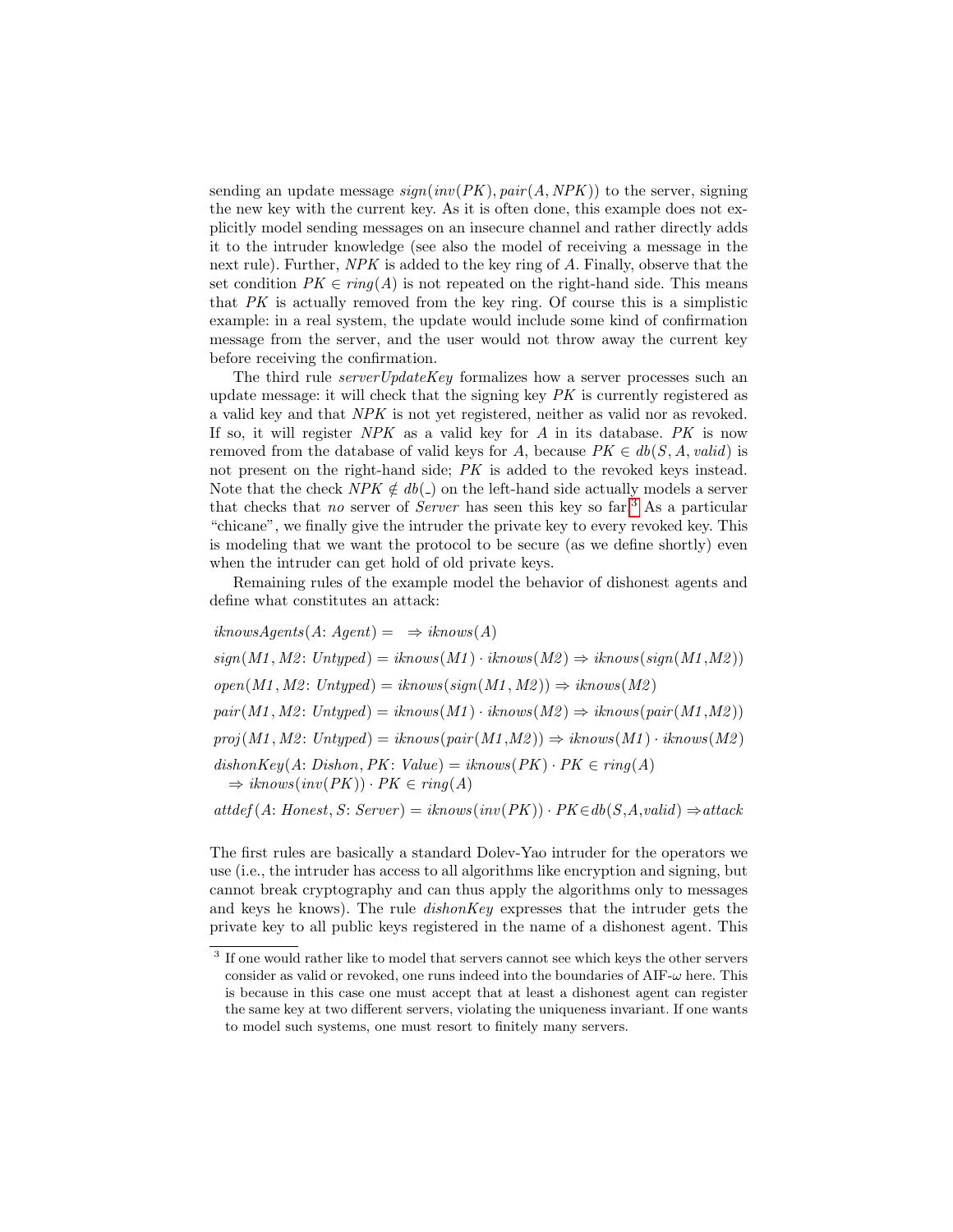reflects the common model that all dishonest agents work together. Finally the rule attdef defines security indirectly by specifying what is an attack: when the intruder finds out a private key that some server S considers currently as a valid key of an honest agent A. One may give more goals, especially directly talking about authentication—note that this secrecy goal implicitly refers to authentication, as the intruder would for instance have a successful attack if he manages to get a server  $S$  to accept as the public key of an honest agent any key to which the intruder knows the private key. For an in-depth discussion of formalizing authentication goals, see [?].

#### 2.5 Restrictions and Syntactic Sugar

There are a few forms of rules that are problematic for the treatment in the abstraction approach later. Actually, problematic rules may also indicate that the modeler could have made a mistake (i.e. has something different in mind than what the rule formally means). Most of the problematic rules are either paradox (and thus useless) or can be compiled into non-problematic variants as syntactic sugar. We first define problematic, or inadmissible, rules, then discuss what is problematic about them and how they are handled. Afterwards, we assume to deal only with admissible rules.

<span id="page-7-5"></span>**Definition 3.** A rule  $r(X : Type) = LF \cdot S_+ \cdot S_- = [F] \Rightarrow RF \cdot RS$  is called inadmissible, if any of the following holds:

- <span id="page-7-0"></span>1. Either  $X \in s_i(...)$  occurs in  $S_+$  or  $X \notin s_i(.)$  occurs in  $S_-,$  but X does not occur in LF, or
- <span id="page-7-1"></span>2.  $X \in s_i(A_1, \ldots, A_n)$  occurs in  $S_+$  and  $X \notin s_i(.)$  occurs in  $S_-$ , or
- <span id="page-7-2"></span>3. both  $X \in s_i(A_1, \ldots, A_n)$  and  $X \in s_i(A'_1, \ldots, A'_n)$  occur in  $S_+$  for  $(A'_1, ..., A'_n) \neq (A_1, ..., A_n)$ , or
- <span id="page-7-3"></span>4. both  $X \in s_i(A_1, \ldots, A_n)$  and  $X \in s_i(A'_1, \ldots, A'_n)$  occur in RS for  $(A'_1, ..., A'_n) \neq (A_1, ..., A_n)$ , or
- <span id="page-7-4"></span>5.  $X \in S_i(A_1, \ldots, A_n)$  occurs in RS and neither:  $- X \in F$ , nor
	- $X \notin s_i( \ldots, )$  occurs in  $S_-,$  nor
	- $X \in s_i(A'_1, \ldots, A'_n)$  occurs in  $S_+$ ;

For the rest of this paper, we consider only admissible rules.

Also we define the distinguished semantics as the following restriction of the  $\Rightarrow$  relation:  $S \Rightarrow_{r}^{\sigma} S'$  additionally requires that  $\sigma(X) \neq \sigma(Y)$  for any distinct variables  $X, Y \in V_{\mathfrak{A}}$ .

Condition [\(1\)](#page-7-0) is in fact completely fine in a specification and it only causes problems in the abstraction approach later (since set conditions are removed from the rules and put into the abstraction of the data). To "rule out" such an occurrence without bothering the modeler, the AIF- $\omega$  compiler simply introduces a new fact symbol  $occurs/1$  and adds  $occurs(X)$  on the left-hand and right-hand side of every rule for every  $X \in V_{\mathfrak{A}}$  of the rule. (In the running example, the rule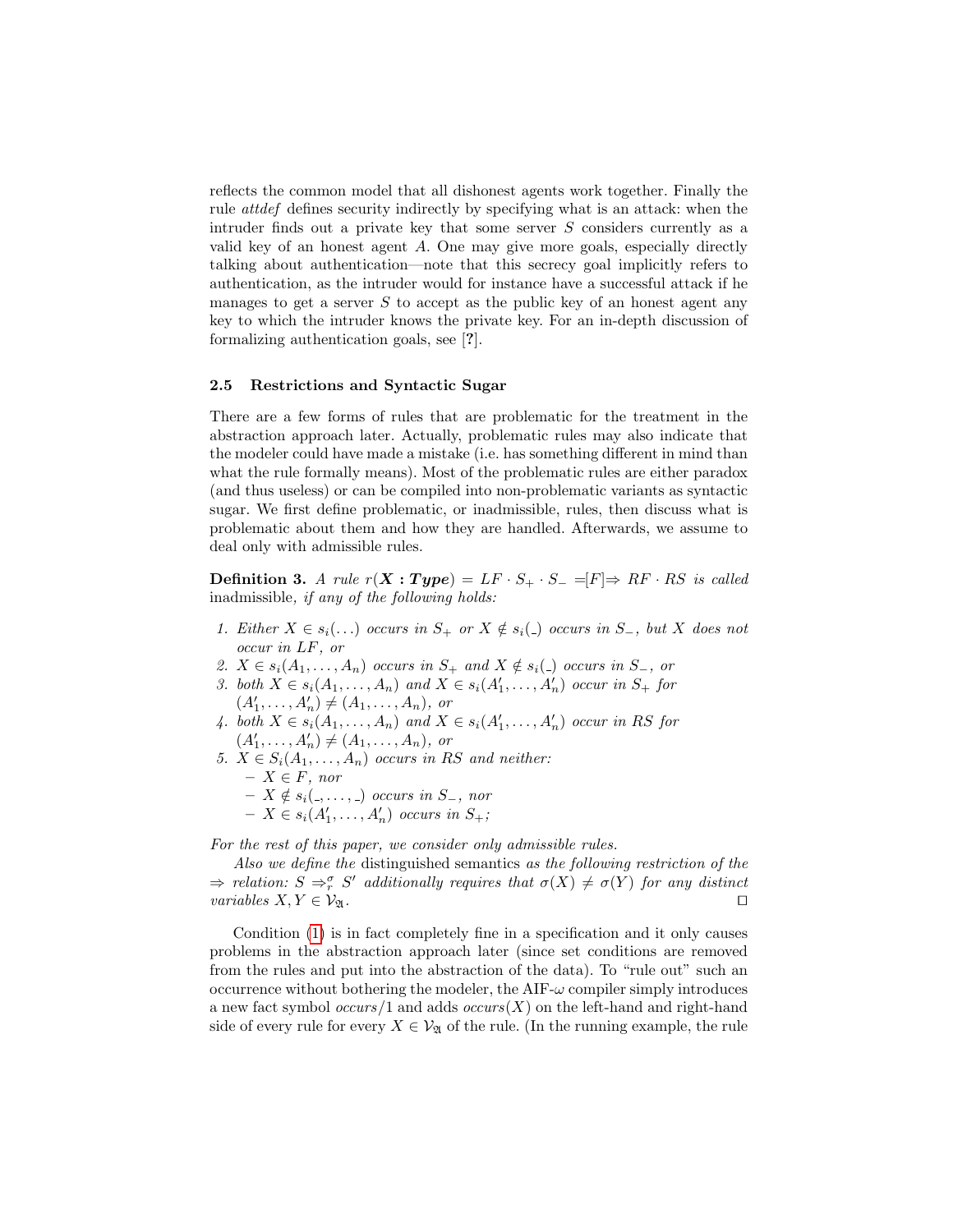userUpdateKey has  $\text{iknows}(PK)$  on the left-hand side, simply because without it, it would satisfy condition [\(1\)](#page-7-0); since in this example the intruder knows all public keys, this is the easiest way to ensure admissibility without introducing occurs.)

Condition [\(2\)](#page-7-1) means that the rule is simply never applicable. The compiler refuses it as this is a clear specification error.

An example for condition [\(3\)](#page-7-2) is the rule:  $r(\ldots) = X \in s_1(A) \cdot X \in s_1(B) \Rightarrow \ldots$ Recall that our uniqueness invariant forbids two distinct sets of the same family (like  $s_1$  here) to have an element in common. So this rule cannot be applicable in any state that satisfies the invariant unless  $\sigma(A) = \sigma(B)$ . As this may be a specification error, the compiler also refuses this with the suggestion to unify A and B. Similarly, condition [\(4\)](#page-7-3) forbids the same situation on the right-hand side, as for  $\sigma(A) \neq \sigma(B)$  the invariant would be violated. Also in this case, the compiler refuses the rule with the suggestion to unify A and B.

An example of a rule that is inadmissible by condition [\(5\)](#page-7-4) is the following:

$$
r(X: Value) = p(X) \implies X \in s_1(a)
$$

The problem here is that we insert X into  $s_1(a)$  without checking if possibly X is already member of another set of the  $s_1$  family. Suppose for instance the state  $S = \{p(c), c \in s_1(b)\}\$ is reachable, then r is applicable and produces state  $S = \{p(c), c \in s_1(a), c \in s_1(b)\}\$  violating the invariant that the sets belonging to the same family are pairwise disjoint. However, note that  $r$  is only *potentially* problematic: it depends on whether we can reach a state in which both  $p(c)$  and  $c \in s_1(\ldots)$  holds for some constant  $c \in \mathfrak{A}$ , otherwise r is fine.

The AIF- $\omega$  compiler indeed allows for such inadmissible rules that potentially violate the invariant, but transforms them into the following two admissible rules:

$$
r_1(X: Value) = p(X) \cdot X \notin s_1(.) \implies X \in s_1(a)
$$

$$
r_2(X: Value, A: T) = p(X) \cdot X \in s_1(A) \implies attack
$$

where  $T$  is the appropriate type for the parameter of  $s_1$ . Thus, we have turned this into one rule for the "safe" case  $(r_1)$  where X is not previously in any set of  $s_1$ , and one for the "unsafe" case  $(r_2)$  where X is already in  $s_1$  and applying the original rule r would lead to a violation of the invariant (unless  $\sigma(A) = a$ );<sup>[4](#page-8-0)</sup> in this case we directly raise the attack flag. Note that neither  $r_1$  nor  $r_2$  still have the problem of condition  $(5)$ . The compiler simply performs such case splits until no rule has the problem of condition [\(5\)](#page-7-4) anymore. We thus allow the user to specify rules that would potentially violate the invariant, but make it part of the analysis that no reachable state actually violates it.

Finally, consider the restriction to a distinguished semantics of Definition [3.](#page-7-5) Here is an example why the standard semantics of Definition [2](#page-4-0) can make things very tricky:

$$
r(\ldots) = p(X, Y) \cdot X \in s_1(a) \cdot Y \in s_1(a) \to X \in s_1(a)
$$

<span id="page-8-0"></span><sup>&</sup>lt;sup>4</sup> In fact, we are here over-careful as the case  $\sigma(A) = a$  in the second rule would still be fine; but a precise solution in general would require inequalities—which we leave for future work.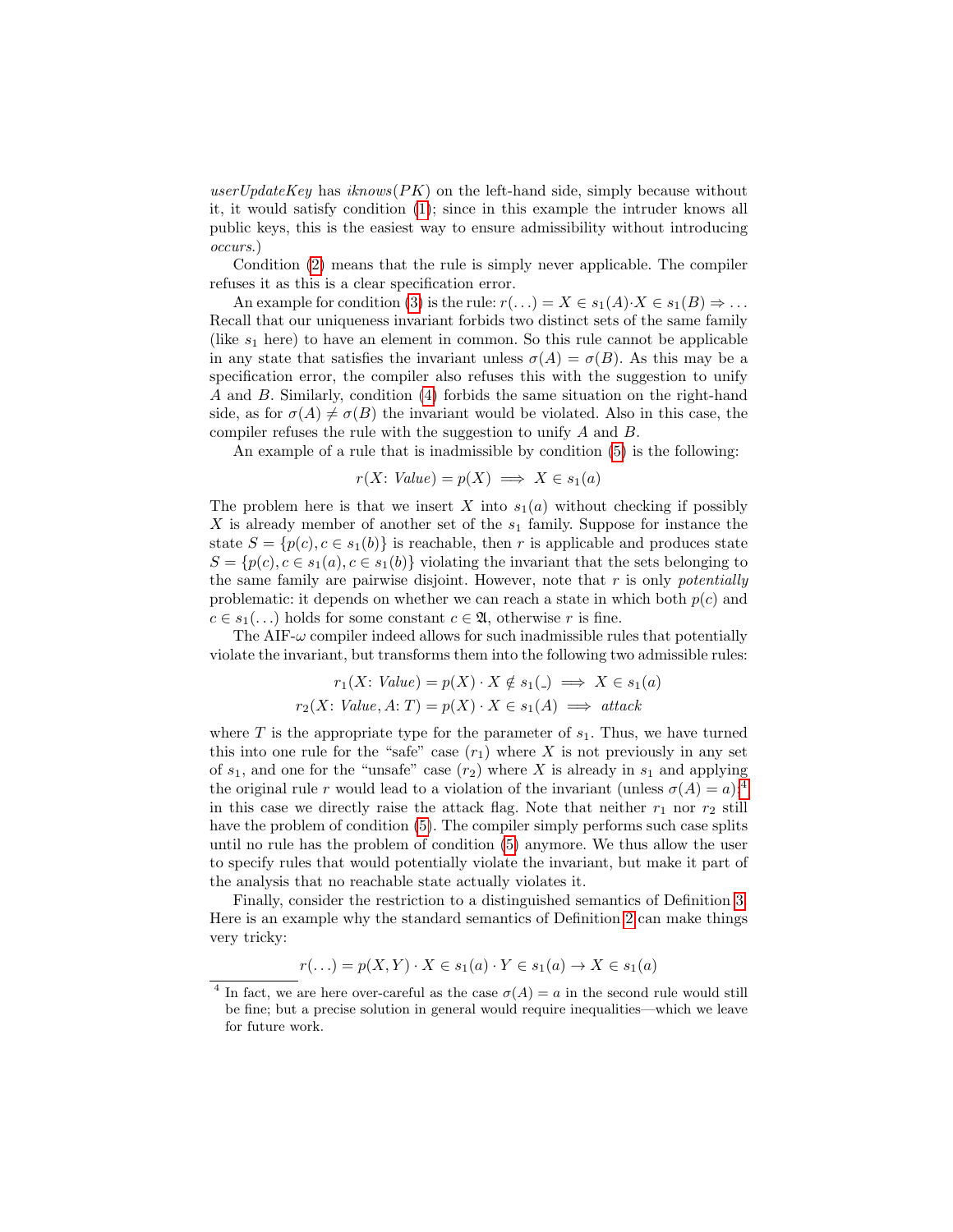Suppose the state  $S = \{p(c, c) \cdot c \in s_1(a)\}\$ is reachable, then the rule clearly is applicable in S (with  $\sigma(X) = \sigma(Y) = c$ ), but the rule tells us that Y should be removed from  $s_1(a)$  while X stays in there. (Here, the semantics tells us that the positive  $X \in s_1(a)$  "wins", and the successor state is also S.) However, it would be quite difficult to handle such cases in the abstraction and it would further complicate the already complex set of conditions of Definition [3.](#page-7-5)

Therefore we like to work in the following with the distinguished semantics of Definition [3,](#page-7-5) where the instantiation  $\sigma(X) = \sigma(Y)$  in the above example is simply excluded. To make this possible without imposing the restriction on the modeler, the AIF- $\omega$  compiler applies the following transformation step. We check in every rule for every pair of variables  $X, Y \in V_{\mathfrak{A}}$  whether  $\sigma(X) = \sigma(Y)$ is possible, i.e. neither  $X$  nor  $Y$  is in the fresh variables, and left-hand side memberships of  $X$  and  $Y$  do not contradict each other. (Observe that in none of the rules of the running example, such a unification of two  $V_{\mathfrak{A}}$  variables is possible.) If the rule does not prevent  $X = Y$ , the AIF- $\omega$  compiler generates a variant of the rule where  $Y$  is replaced by  $X$ . Thus, we do not loose the case  $X = Y$  even when interpreting the rules in the distinguished semantics.

<span id="page-9-0"></span>As a fruit of all this restriction we can prove that admissible rules cannot produce a reachable state that violates the invariant:

Lemma 1. Considering only admissible rules in the distinguished semantics. Then there is no reachable state S and constant  $c \in \mathfrak{A}$  such that S contains both  $c \in s_i(a_1, ..., a_n)$  and  $c \in s_i(a'_1, ..., a'_n)$  for any  $(a_1, ..., a_n) \neq (a'_1, ..., a'_n)$ .

Proof. By induction over reachability. The property trivially holds for the initial state. Suppose S is a reachable state with the property, and  $S \Rightarrow_{r}^{\sigma} S'$ . Suppose S' contains both  $c \in s_i(a_1, \ldots, a_n)$  and  $c \in s_i(a'_1, \ldots, a'_n)$ . Since S enjoys the property, at least one of the two set conditions has been introduced by the transition. Thus there is a value variable X in r and  $\sigma(X) = c$ , and  $X \in s_i(A_1, \ldots, A_n)$ is in RS and either  $\sigma(A_j) = a_j$  or  $\sigma(A_j) = a'_j$ , so without loss of generality, assume  $\sigma(A_i) = a_i$ . By excluding [\(4\)](#page-7-3) of Def. [3,](#page-7-5) RS cannot contain another set condition  $X \in s_i(A'_1, \ldots, A'_n)$  (such that  $\sigma(A'_j) = a'_j$ ), so  $c \in s_i(a'_1, \ldots, a'_n)$  must have been present in  $S$  already. By excluding  $(5)$ , we have however either of the following cases:

- $X \notin s_i( )$  is in S<sub>-</sub>, but that clearly contradicts the fact that  $σ(X) ∈$  $s_i(a'_1,\ldots,a'_n)$  is in S.
- $X \in s_i(B_1, \ldots, B_n)$  is in  $S_+$ , and by excluding [\(3\)](#page-7-2) and [\(2\)](#page-7-1) this is the only positive or negative condition for  $X$  on the  $s_i$  family. This means that only  $\sigma(B_j) = a'_j$  is possible, so  $c \in s_i(a'_1, \ldots, a'_n)$  actually gets removed from the state upon transition, and is no longer present in  $S'$ .
- $-X \in F$ , but that is also absurd since then  $\sigma(X)$  cannot occur in S.

So in all cases, we get to a contradiction, so we cannot have  $c$  being a member of two sets of the  $s_i$  family.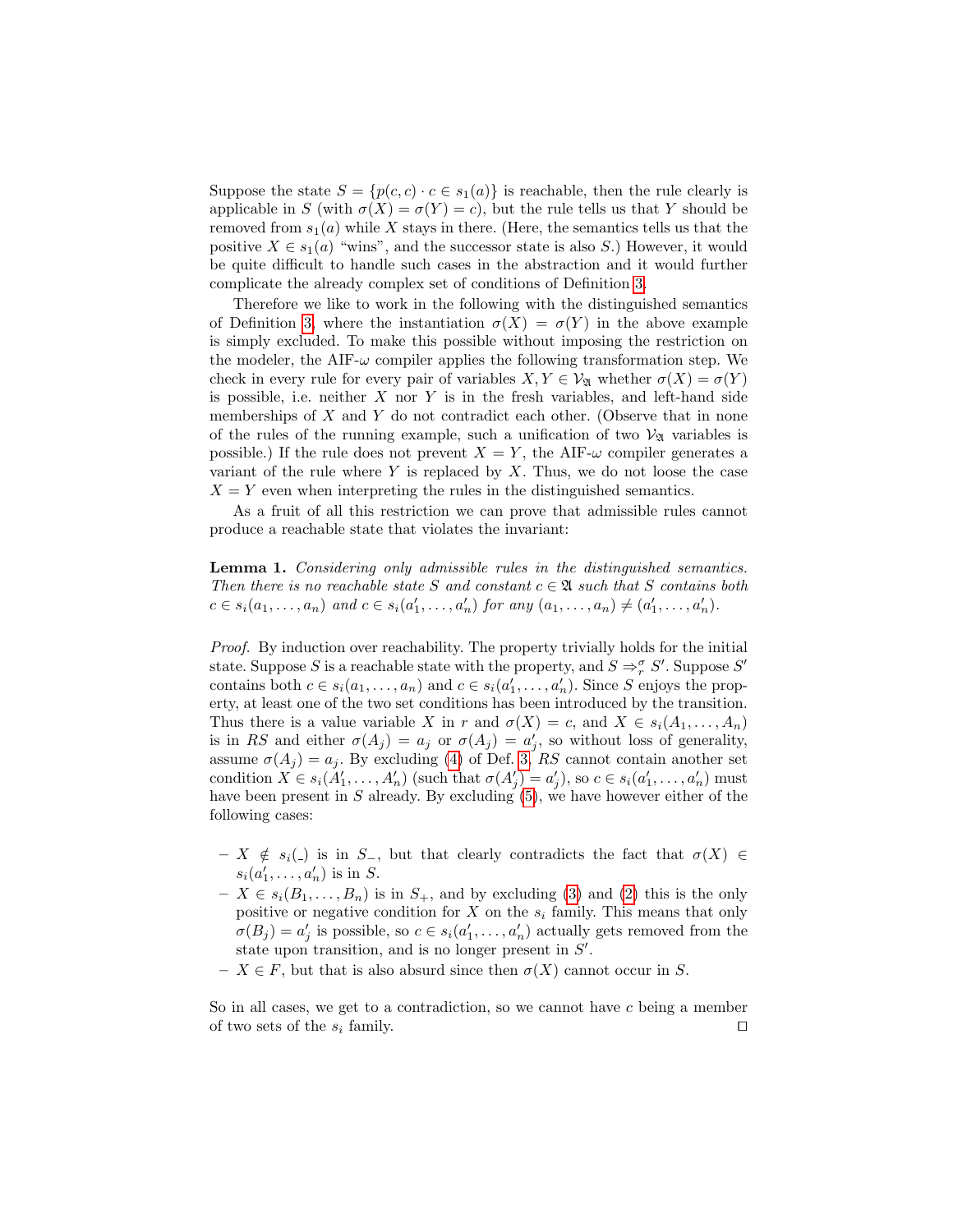# <span id="page-10-0"></span>3 Abstraction

We now define a translation from AIF- $\omega$  rules to Horn clauses augmented with a special kind of rules, called term implication. (We show in a second step how to encode these term implication rules into Horn clauses, to keep the approach easier to grasp and to work with.) The basic idea is that we abstract the constants of A into equivalence classes that are easier to work with. In fact, in the classic AIF, we had finitely many equivalence classes, but in  $\text{AIF-}\omega$  we have a countable number of equivalence classes, due to the countable families of sets.

The abstraction of a constant  $c \in \mathfrak{A}$  for a state S shall be  $(e_1, \ldots, e_N)$  where  $e_i$  represents the set membership for the family  $s_i$ : either  $e_i = 0$  if c belongs to no member of  $s_i$  or  $e_i = s_i(a_1, \ldots, a_n)$  if  $e_i$  belongs to set  $s_i(a_1, \ldots, a_n)$  in S. For instance in a state with set conditions

 ${c_1 \in db(a, s, revoked), c_2 \in db(b, s, valid), c_2 \in ring(b)}$ 

the abstraction of  $c_1$  is  $(0, db(a, s, revoked))$  and similarly the abstraction of  $c_2$ is  $(ring(b), db(b, s, valid))$ . Thus, we do not distinguish concrete constants in the abstraction whenever they have the same set memberships.

The second main idea (as in other Horn-clause based approaches) is to formulate Horn clauses that entail all facts (under the abstraction) that hold in any reachable state. This is like merging all states together into a single big state.

## 3.1 Translation of the Rules

<span id="page-10-1"></span>We first define how admissible  $\text{AIF-}\omega$  rules are translated into Horn clauses and then show in the next section that this is a sound over-approximation (in the distinguished semantics).

Definition 4. For the translation, we use the same symbols as declared by the user in  $\Lambda I$ F- $\omega$  plus the following:

- new untyped variables  $E_{i,X}$  for  $X \in V_{\mathfrak{A}}$  and  $1 \leq i \leq N$ .
- $-$  a new function symbol val/N (where N is the number of families of sets)
- new fact symbols is  $T_i/1$  for every user-defined type  $T_i$ ,
- and finally the infix fact symbol  $\rightarrow$  /2.

For an admissible  $AIF-\omega$  rule

$$
r(X_1: T_1, \dots, X_m: T_m) = LF \cdot S_+ \cdot S_- = [F] \Rightarrow RF \cdot RS
$$

define its translation into a Horn clause  $\llbracket r \rrbracket$  as follows.

$$
L_i(X) = \begin{cases} s_i(A_1, \dots, A_n) & \text{if } X \in s_i(A_1, \dots, A_n) \text{ occurs in } S_+ \\ 0 & \text{if } X \notin s_i(\text{)} \text{ occurs in } S_- \\ E_{i,X} & \text{otherwise} \end{cases}
$$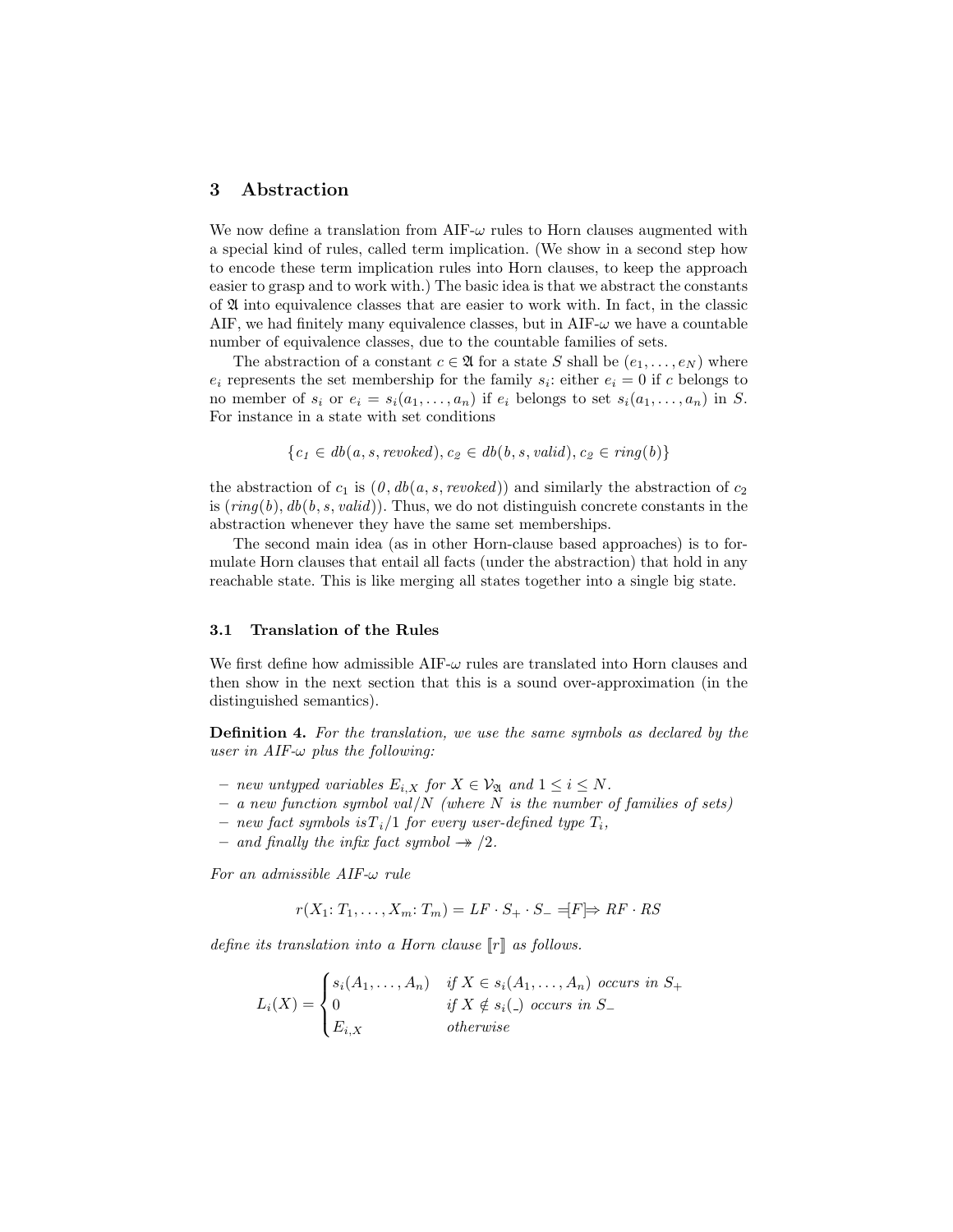$$
R_i(X) = \begin{cases} s_i(A_1, \dots, A_n) & \text{if } X \in s_i(A_1, \dots, A_n) \text{ occurs in RS} \\ E_{i,X} & \text{otherwise, if } L_i(X) = E_{i,X} \text{ and } t \notin F \\ 0 & \text{otherwise} \end{cases}
$$
\n
$$
L(X) = (L_1(X), \dots, L_N(X))
$$
\n
$$
R(X) = (R_1(X), \dots, R_N(X))
$$
\n
$$
\lambda = [X \mapsto val(L(X)) \mid X \in \mathcal{V}_X]
$$
\n
$$
\rho = [X \mapsto val(R(X)) \mid X \in \mathcal{V}_X]
$$
\n
$$
C = \{\lambda(X) \rightarrow \rho(X) \mid X \in \mathcal{V}_X \mid F, \text{ and } \lambda(X) \neq \rho(X)\}
$$
\n
$$
Types = \{isT_i(X_i) \mid T_i \text{ is a user defined type}\}
$$
\n
$$
[r] = Types \cdot \lambda(LF) \rightarrow \rho(RF) \cdot C
$$

where  $\rightarrow$  is the "normal implication" in Horn clauses. We keep the set opera $tor$  · from AIF- $\omega$  in our notation, denoting in Horn clauses simply conjunction. Finally, note that our Horn clauses have in general more than one fact as conclusion, but this is of course also just syntactic sugar.

We give the translation for the behavior of the honest agents in the running example (other rules are similar and shown in the appendix for completeness).

 $[\text{keyReg}] = \text{isUser}(A) \cdot \text{isServer}(S) \rightarrow \text{iknows}(\text{val}(\text{ring}(A), \text{db}(S, A, \text{valid})))$  $\llbracket userUpdateKey\rrbracket = isHonest(A) \cdot isServer(S) \cdot iknows(valueing(A), E_{db, PK}))$  $\rightarrow$  iknows(sign(inv(val(0,  $E_{db, PK}$ )), pair(A, val(ring(A), 0)))) $\cdot$  $\left( \text{val}(\text{ring}(A),E_{db,PK}) \rightarrow \text{val}(0,E_{db,PK}) \right)$  $[serverUpdateKey] = isUser(A) \cdot isServer(S) \cdot$  $iknows(sign(inv(val(E_{ring,PK}, db(S, A, valid))), pair(A, val(E_{ring,NPK}, 0))))$  $\rightarrow iknows(inv(val(E_{ring,PK}, db(S, A, revoked))))$ .  $\left( \text{val}(E_{ring,PK}, db(S, A, valid)) \rightarrow \text{val}(E_{ring,PK}, db(S, A, revoked)) \right)$  $\left( \textit{val}(E_{ring,NPK}, 0) \rightarrow \textit{val}(E_{ring,NPK}, db(S, A, valid)) \right)$ 

First note that all right-hand side variables of the Horn clauses also occur on the left-hand side; this is in fact the reason to introduce the typing facts like  $isUser$ . In fact, the variables of each Horn clause are implicitly universally quantified (e.g. in ProVerif) and we explicitly add these quantifiers when translating to SPASS. Thus,  $\llbracket keyReg \rrbracket$  expresses that the intruder knows all those values (public keys) that are in the key ring of a user A and registered as valid for A at server S.

For the  $\llbracket userUpdateKey\rrbracket$  rule, let us first look at the abstraction of the involved keys PK and NPK. We have  $L(PK) = (ring(A), E_{db, PK})$  (we write the family name db rather than its index for readability) and  $R(PK) = (0, E_{db, PK})$ . This reflects that the rule operates on any key in the key ring of an honest agent A, where the variable  $E_{db,PK}$  then is a placeholder for what status the key has in the database. The fact that in the original transition system, the key PK gets removed from the key ring when applying this rule, is reflected by the 0 component in the right-hand side abstraction: this is any key that is not in the key-ring but has the same status for  $db$  as on the left-hand side. Actually, in the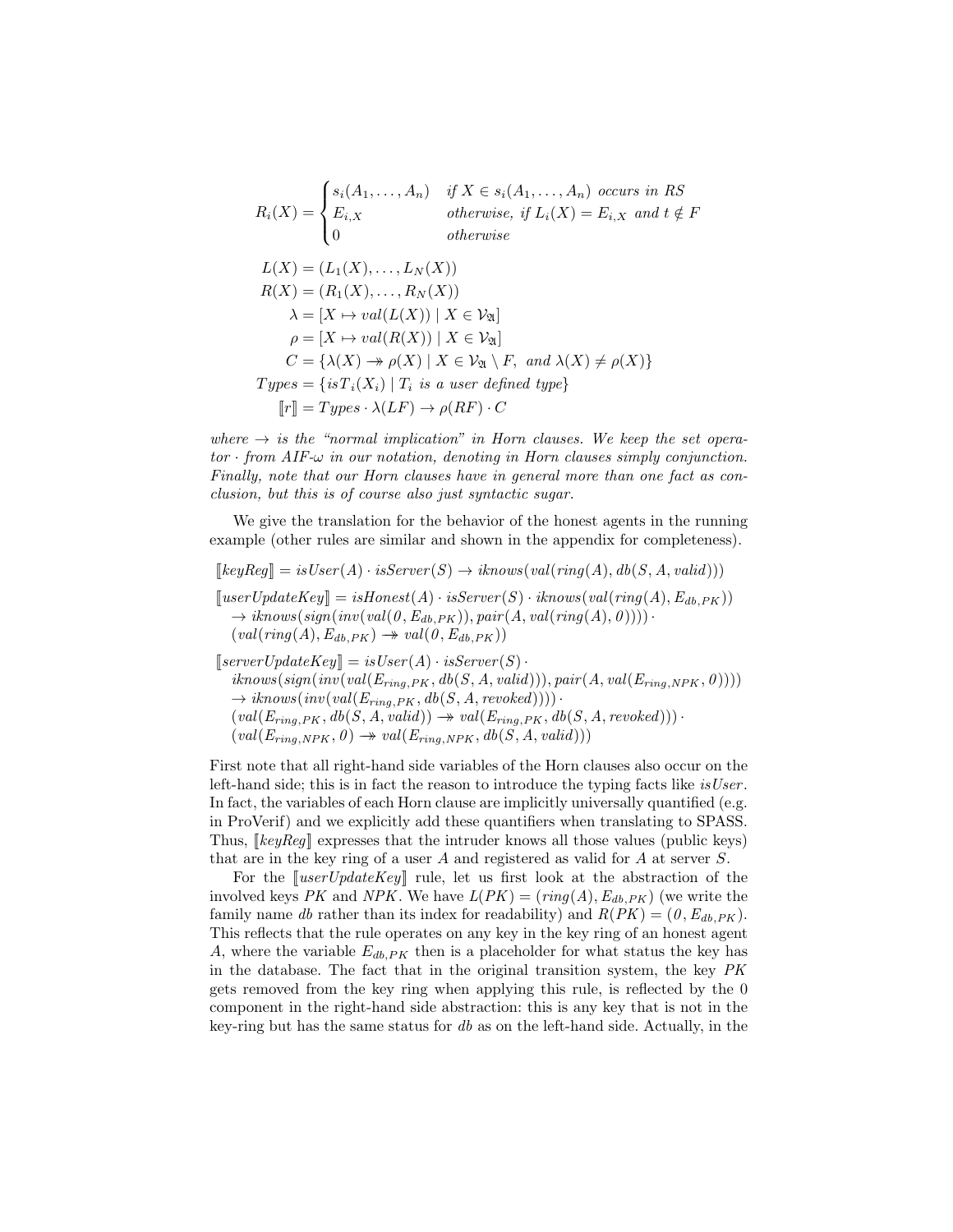key update message that the agent produces for the signing key  $inv(PK)$  it holds that  $PK$  is no longer in the key ring. The Horn clause reflects that: for every value in the ring of an honest user, the intruder gets the key update message with the same key removed from the key ring (but with the same membership in db). Finally, the  $\rightarrow$  fact here intuitively expresses that everything that is true about an abstract value  $val(ring(A), E_{db,PK})$  is also true about  $val(0, E_{db,PK})$ . We formally define this special meaning of  $\rightarrow$  below.

## 3.2 Fixedpoint Definition

We define the fixedpoint for the Horn clauses in a standard way, where we give a special meaning to the  $s \rightarrow t$  facts: for every fact C[s] that the fixedpoint contains, also  $C[t]$  must be contained. We see later how to encode this (and the typing facts) for existing tools like ProVerif and SPASS.

## Definition 5. Let

- <span id="page-12-0"></span> $- Types = \{isT_i(c) \mid c \in [T_i] \text{ for every user-defined type } T_i \}.$
- For a set of ground facts  $\Gamma$ , let  $T$  implies $(\Gamma) = \{C[t] \mid s \to t \in \Gamma \wedge C[s] \in \Gamma\}$ where  $C[\cdot]$  is a context, i.e. a "term with a hole", and  $C[t]$  means filling the hole with term t.
- For any Horn clause  $r = A_1 \dots A_n \rightarrow C_1 \dots C_m$ , define  $Apply(r)(\Gamma) = {\sigma(C_i) | \sigma(A_1) \in \Gamma, \ldots, \sigma(A_n) \in \Gamma, 1 \leq i \leq m}.$

For a set of Horn clauses R, we define the least fixed-point  $LFP(R)$  as the least closed set  $\Gamma$  that contains Types and is closed under Timplies and Apply(r) for each  $r \in R$ .

For our running example we can describe the "essential" fixedpoint as follows, for every  $A \in \llbracket Homest \rrbracket$ ,  $D \in \llbracket Dishon \rrbracket$  and  $S \in \llbracket Server \rrbracket$ :

```
val(ring(A), 0) \rightarrow val(ring(A), db(S, A, valid))val(ring(A), 0) \rightarrow val(0, 0)val(ring(A), db(S, A, valid)) \rightarrow val(0, db(S, A, valid))val(0, 0) \rightarrow val(0, db(S, A, valid))val(0, db(S, A, valid)) \rightarrow val(0, db(S, A, revoked))val(ring(D), 0) \rightarrow val(ring(D), db(S, D, valid))val(ring(D), db(S, D, valid)) \rightarrow val(ring(D), db(S, D, revoked))iknows(val(ring(A), 0))iknows(sign(inv(val(0,0)), pair(A, val(ring(A), 0))))iknows(inv(0, db(S, A, revoked)))iknows(val(ring(D), 0))iknows(inv(val(ring(D), 0)))
```
Here, we have omitted the type facts, "boring" intruder deductions, and consequences of  $\rightarrow$  (i.e., when C[s] and  $s \rightarrow t$  omit C[t]). Note that the  $\rightarrow$  facts reflect the "life cycle" of the keys.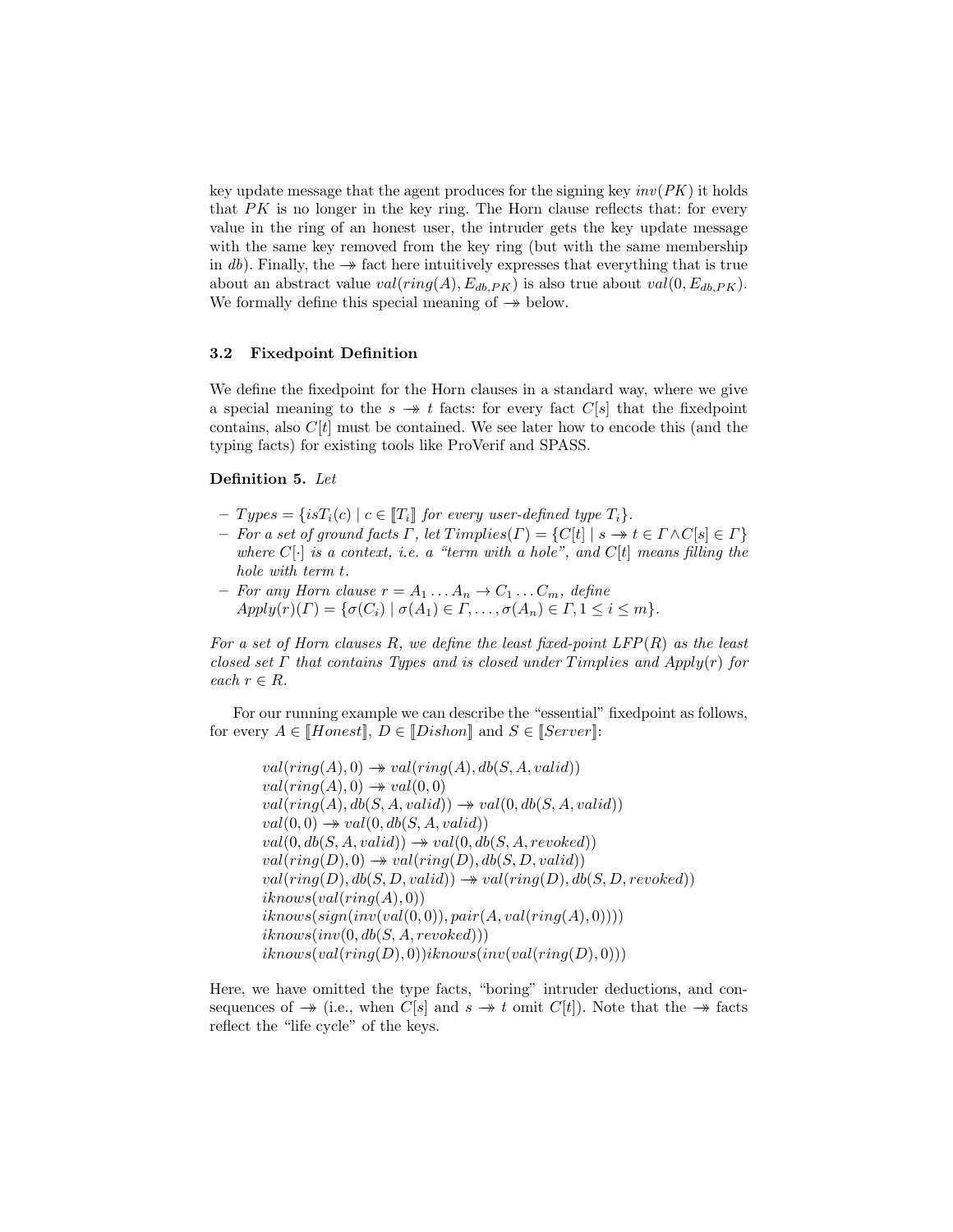## <span id="page-13-0"></span>4 Soundness

We now show that the fixedpoint of Definition [5](#page-12-0) represents a sound over-approximation of the transition system defined by an AIF- $\omega$  specification: if an attack state is reachable in the transition system, then the fixedpoint will contain the fact *attack*. The inverse is in general not true, i.e., we may have *attack* in the fixedpoint while the transition system has no attack state. However, soundness thus gives us the guarantee that the system is correct, if the fixedpoint does not contain attack. To show soundness we take several steps:

- We first annotate in the transition system in every state all occurring constants  $c \in \mathfrak{A}$  with the equivalence class that they shall be abstracted to.
- We then give a variant of the rules that correctly handles these labels.
- We can then eliminate all set conditions  $s \in \dots$  and  $s \notin \dots$  from the transition rules and states, since this information is also present in the labels.
- Finally, we show for any fact that occurs in a reachable state, the fixedpoint contains its abstraction (i.e., replacing any labeled concrete constant with just its label).

Note that the first three steps are isomorphic transformations of the state transition system, i.e., we maintain the same set of reachable states only in a different representation.

## 4.1 The Labeled Concrete Model

The basic idea of our abstraction is that every constant  $c \in \mathfrak{A}$  shall be abstracted by what sets it belongs to, i.e., two constants that belong to exactly the same sets will be identified in the abstraction. The first step is that in every reachable state S, we shall label every occurring constant  $c \in \mathfrak{A}$  with this equivalence class. Note that upon state transitions, the equivalence class of a constant can change, since its set memberships can.

**Definition 6.** Given a state S and a constant  $c \in \mathfrak{A}$  that occurs in S. Then the N-tuple  $(e_1, \ldots, e_N)$  is called the correct label of c in S if for every  $1 \leq i \leq N$ either

 $-e_i = 0$  and  $c \in s_i(a_1, \ldots, a_n)$  does not occur in S for any  $a_1, \ldots, a_n$ , or  $-e_i = s_i(a_1, \ldots, a_n)$  and  $c \in s_i(a_1, \ldots, a_n)$  occurs in S and  $c \in s_i(a'_1, \ldots, a'_n)$ does not occur in S for any  $(a'_1, \ldots, a'_n) \neq (a_1, \ldots, a_n)$ .

We write  $c@l$  for constant c annotated with label  $l$ .

Note that, at this point, the label is merely an annotation and it can be applied correctly to every constant  $c \in \mathfrak{A}$  in every reachable state S, because by Lemma [1,](#page-9-0) c can never be in more than one set of the same family, i.e.,  $c \in s_i(a_1, \ldots, a_n)$ and  $c \in s_i(a'_1, \ldots, a'_N)$  cannot occur in the same state S.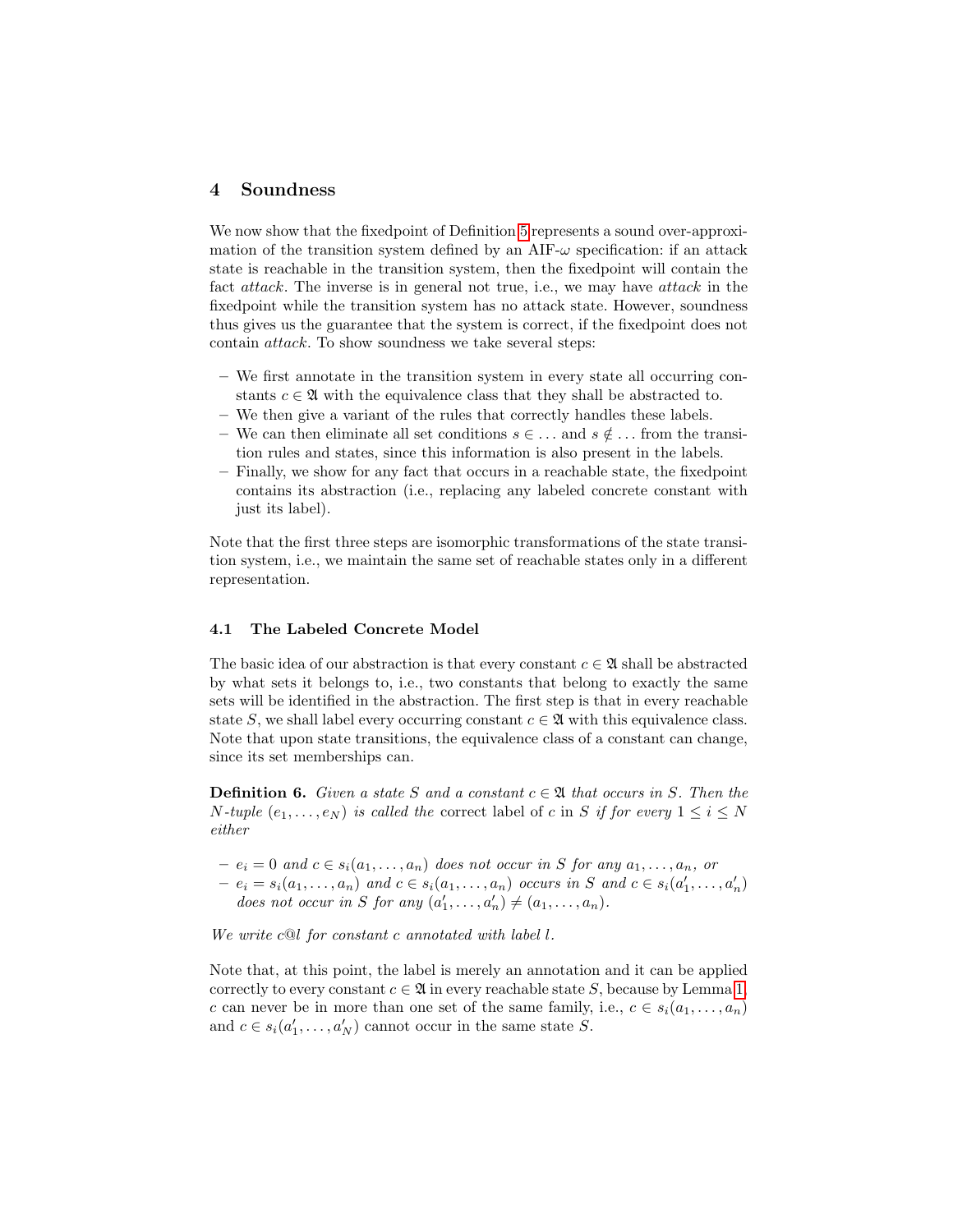#### 4.2 Labeled Transition Rules

While, in the previous definition, the labels are just an annotation that decorate each state, we now show that we can actually modify the transition rules so that they "generate" the labels on the right-hand side, and "pattern match" existing labels on the left-hand side.

<span id="page-14-1"></span>**Definition 7.** Given an AIF- $\omega$  rule r we define the corresponding labeled rule  $r'$  as the following modification of  $r$ :

- Every variable  $X \in V_{\mathfrak{A}}$  on the left-hand side is labeled with  $L(X)$  and every variable  $X \in V_{\mathfrak{A}}$  on the right-hand side (including the fresh variables) is labeled with  $R(X)$ .
- All variables  $E_{i,X}$  that occur in  $L(X)$  and  $R(X)$  are added to the rule parameters of  $r'$ .
- For each variable  $X \in V_{\mathfrak{A}}$  that occurs both on the left-hand side and the right-hand side and where  $L(X) \neq R(X)$ , we augment r' with the label modification  $X \mathbb{Q}L(X) \mapsto X \mathbb{Q}R(X)$ .

The semantics of  $r'$  is defined as follows. First, the labeling symbol  $@$  is not treated as a mere annotation anymore, but as a binary function symbol (so labels are treated as a regular part of terms, including variable matching on the lefthand side). To define the semantics of the label modifications, consider a rule

$$
r' = r'_0 \cdot (X_1 @ l_1 \mapsto X_1 @ r_1) \cdot \ldots \cdot (X_n @ l_n \mapsto X_n @ r_n)
$$

where  $r'_0$  is the basis of  $r'$  that does not contain label modifications. We define  $S \Rightarrow_{r'}^{\sigma} S'$  iff  $S \Rightarrow_{r'_0}^{\sigma} S'_0$  and  $S'$  is obtained from  $S'_0$  by replacing every occurrence of  $\sigma(X_i \otimes l_i)$  with  $\sigma(X_i \otimes r_i)$  for  $i = 1, 2, ..., n$  (in this order).

Note that the order  $i = 1, 2, ..., n$  does not matter: the distinguished semantics requires that all distinct variables  $X, X' \in V_{\mathfrak{A}}$  have  $\sigma(X) \neq \sigma(X')$  and therefore the label replacements are on disjoint value-label pairs.

As an example, the second rule of our running example looks as follows in the labeled model:

 $userUpdateKey'(A: Honest, S: Server, PK: Value, NPK: Value) =$  $PK@(ring(A), E_{db,X}) \in ring(A) \cdot iknows(PK@(ring(A), E_{db,X}))$  $=[NPK@(ring(A), 0)] \Rightarrow NPK@(ring(A), 0) \in ring(A)$  $iknows(sign(inv(PK@(0, E_{db,X}))$ , pair $(A, NPK@(ring(A), 0))))$ .  $(PK@(ring(A), E_{db,X}) \mapsto PK@(0, E_{db,X}));$ 

<span id="page-14-0"></span>**Lemma 2.** Given a set R of AIF- $\omega$  rules, and let R' be the corresponding labeled rules. Then  $R'$  induces the same state space as  $R$  except that all states are correctly labeled.

*Proof.* This requires two induction proofs, one showing that every  $R$ -reachable state has its  $R'$ -reachable correspondent. The other direction, that every  $R'$ reachable state has an R-reachable correspondent is similar and actually not necessary for the overall soundness, so we omit it here.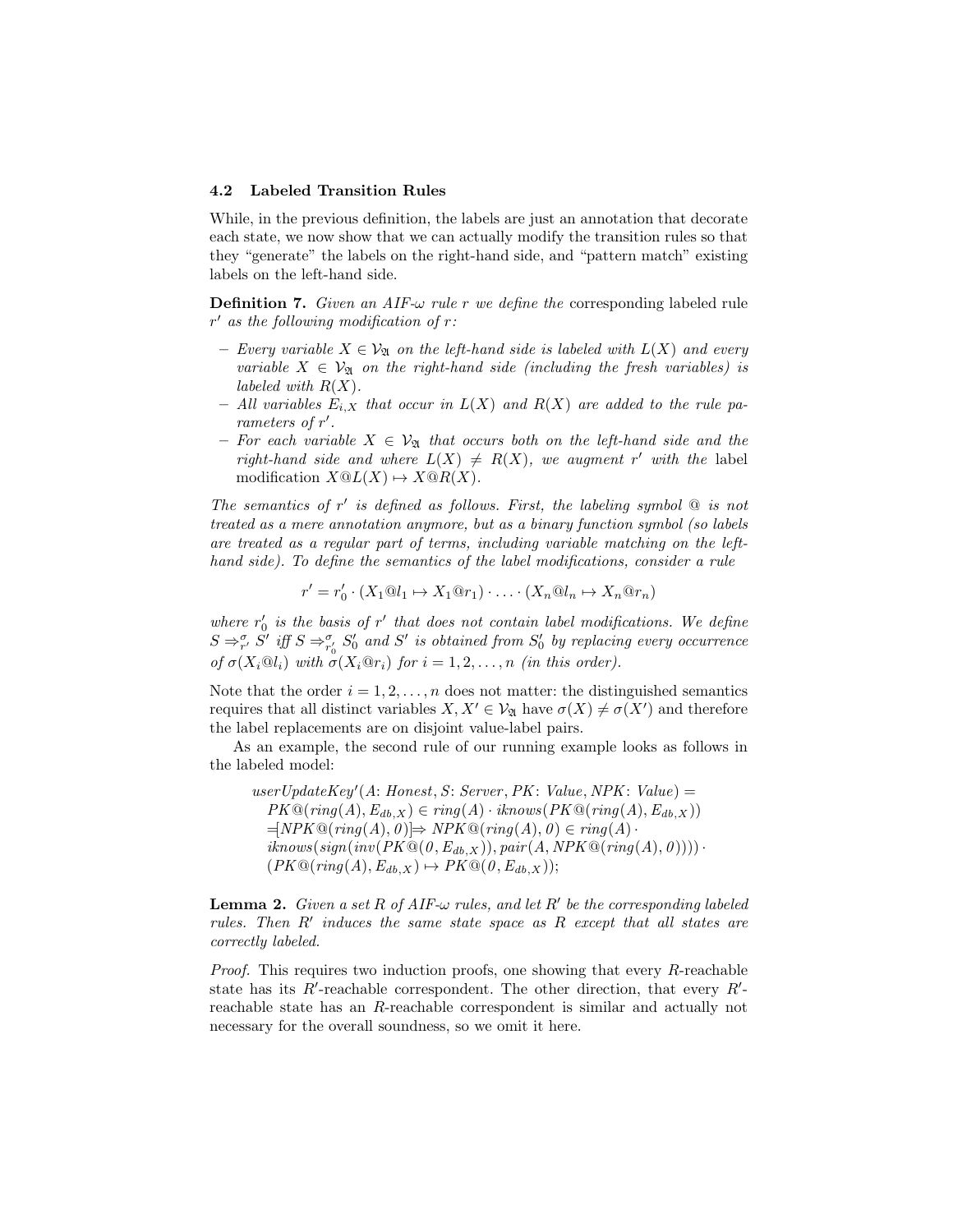For the initial state  $\emptyset$ , the statement is immediate. Suppose now  $S_1$  is an R-reachable state,  $S'_1$  is an R'-reachable state where  $S'_1$  is like  $S_1$  but correctly labeled. Suppose further  $S_1 \Rightarrow_{r}^{\sigma} S_2$  for some  $r \in R$ , some substitution  $\sigma$ , and some successor state  $S_2$ . We show that the corresponding rule  $r' \in R'$  allows for a transition  $S_1 \Rightarrow_{r'}^{\sigma' \tau} S_2^r$  where  $S_2^r$  is the correctly labeled version of  $S_2$  and some substitutions  $\sigma'$  and  $\tau$ .

The substitution  $\sigma'$  here is an adaption of  $\sigma$ , because untyped variables are substituted for terms that can contain constants from  $\mathfrak A$  that are labeled in  $S_1'$ but unlabeled in  $S_1$ . In fact, this label may even change upon transition, in this case,  $\sigma'$  contains the label of  $S_1'$ . Thus,  $\sigma$  and  $\sigma'$  only differ on untyped variables.

The substitution  $\tau$  is for all variables  $E_{i,X}$  that occur in the label variables of r'. We show the statement for the following choice of  $\tau$ : for each label variable  $E_{i,X}$  that occurs in r' (where by construction  $X \in V_{\mathfrak{A}}$  is a variable that occurs in r' and  $1 \leq i \leq N$ , we set  $\tau(E_{i,X}) = e_i(X)$  if  $e(X) = (e_1(X), \ldots, e_N(X))$ is the correct label of  $\sigma(X)$  in  $S_1$ . Note that  $\tau$  is a grounding substitution and does not interfere with  $\sigma$  or  $\sigma'$ .

To prove that  $S_1 \Rightarrow_{r'}^{\sigma'} S_2'$ , we first consider the matching of r on  $S_1$  and r' on  $S'_1$ . We have to show that despite the additional labels, essentially the same match is still possible. Consider thus any variable  $X \in V_{\mathfrak{A}}$  that occurs on the left-hand side of r and thus  $X@L(X)$  occurs correspondingly on the left-hand side of r'. We have to show that the correct label for  $\sigma(X)$  in  $S_1$  is indeed  $\sigma(\tau(L(X)))$ . For  $1 \leq i \leq N$ , we distinguish three cases:

- $-L_i(X) = s_i(A_1, \ldots, A_n)$ , then  $S_+$  of r contains the positive set condition  $X \in s_i(A_1, \ldots, A_n)$  and thus  $\sigma(X \in s_i(A_1, \ldots, A_n))$  occurs in  $S_1$ . Thus  $\sigma(\tau(L_i(X))) = \sigma(s_i(A_1, \ldots, A_n))$  is the *i*-th part of the correct label of  $\sigma(X).$
- $L_i(X) = 0$ , then S<sub>-</sub> of r contains the negative set condition  $X \notin s_i(.)$ and thus  $\sigma(X) \in s_i(a_1, \ldots, a_n)$  does not occur in  $S_1$  for any  $a_i$ . Thus  $\sigma(\tau(L_i(X))) = 0$  is the *i*-th part of the correct label of  $\sigma(X)$ .
- $-L_i(X) = E_{i,X}$ . In this case the rule neither requires nor forbids X to be member of some set of family  $s_i$ . Since  $\tau(E_{i,X}) = e_i(X)$  where  $e_i(X)$  is *i*-th component of the correct label for  $\sigma(X)$ , we have that  $\sigma(\tau(L_i(X))) = e_i(X)$ is the *i*-th component of the correct label for  $\sigma(X)$ .

Thus in all cases,  $\sigma(\tau(L(X))$  is the correct label for  $\sigma(X)$  in  $S_1$ . Since  $S'_1$  is correctly labeled, all occurrences of  $\sigma(X)$  in  $S'_1$  are labeled  $\sigma(\tau(L(X)))$ , and thus the rule  $r'$  is applicable to  $S'_1$  under  $\sigma' \tau$  (where  $\sigma'$  adapts to labels in the substitution of untyped variables). It remains to show that under this match we obtain the desired successor state  $S'_2$ .

To that end, we first show that for any variable  $X \in \mathfrak{A}$  that occurs in the right-hand side of r,  $\sigma(\tau(R(X))$  is the correct label for  $\sigma(X)$  in  $S_2$ . For  $1 \leq i \leq N$ , we distinguish three cases:

 $-R_i(X) = s_1(A_1,\ldots,A_n)$ . Then  $X \in s_i(A_1,\ldots,A_n)$  occurs in RS of r and thus  $\sigma(X \in s_i(A_1, \ldots, A_n))$  is in  $S_2$ . Thus  $\sigma(\tau(R_i(X))) = \sigma(s_i(A_1, \ldots, A_n))$ is the *i*-th component of the correct label for  $\sigma(X)$  in  $S_2$ .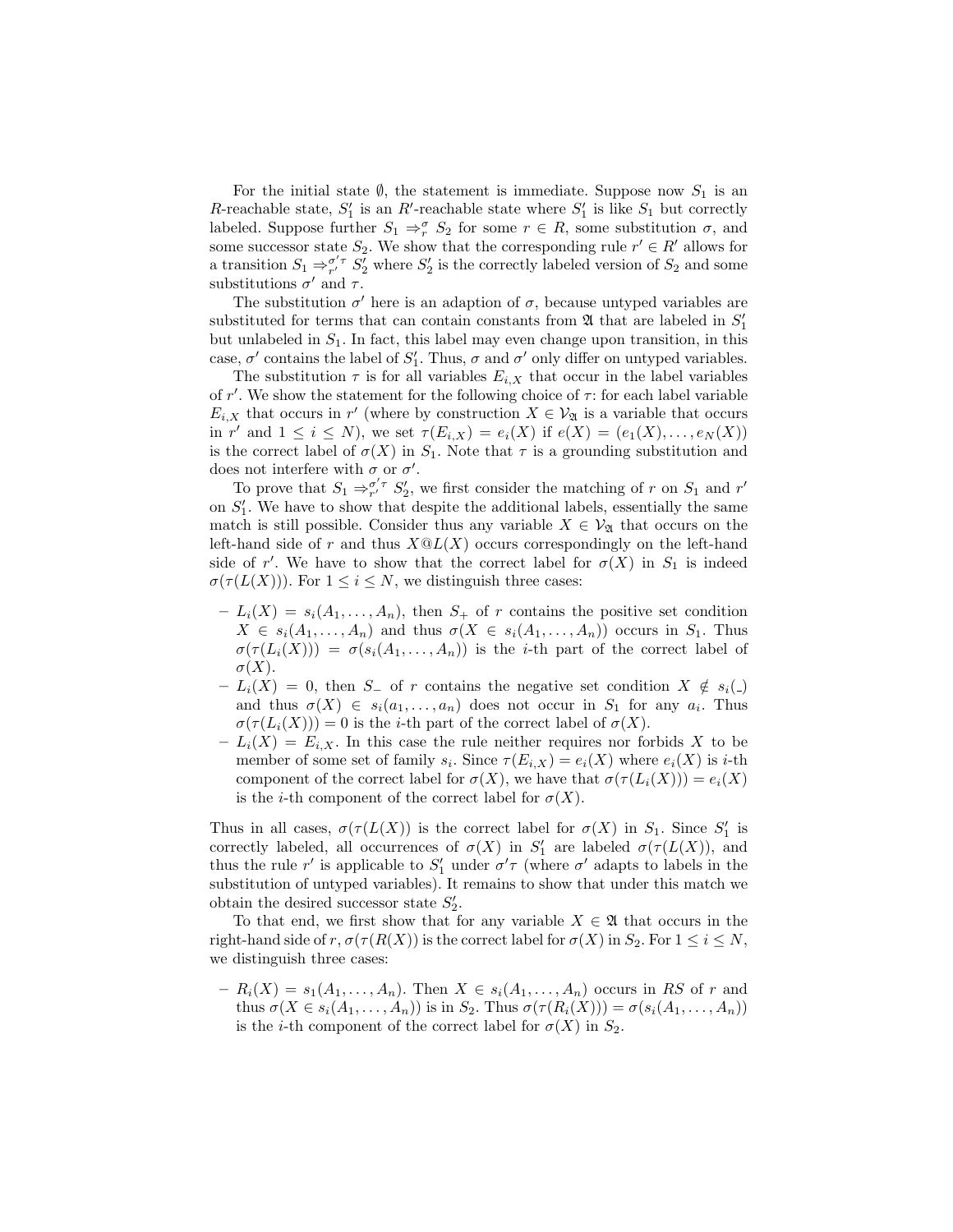- $-R_i(X) = 0$ . Then either  $X \in s_i(...)$  occurs in  $S_+$  or  $X \in s_i(.)$  occurs in S<sub>-</sub>, or X is a fresh variable, and but  $X \in s_i(\ldots)$  does not occur in RS, so  $\sigma(X \in s_i(a_1, \ldots, a_n))$  is not contained in  $S_2$  for any  $a_j$ , and therefore  $\sigma(\tau(R_i(X))) = 0$  is the *i*-th component of the correct label for  $\sigma(X)$  in  $S_2$ .
- $-R_i(X) = E_{i,X}$ . Then the set membership of X with respect to family  $s_i$  does not change on the transition, and  $\sigma(\tau(R_i(X))) = e_i(X)$  is the correct label for  $\sigma(X)$  also in  $S_2$ .

Thus in all cases,  $\sigma(\tau(R(X)))$  is the correct label for  $\sigma(X)$  in  $S_2$ . Finally, the label replacements of  $r'$  ensure that for all  $c@l$  that occur in  $S'_1$  and where the label of c has changed upon transition to  $S'_2$  to label l' will be updated. Thus  $S'_2$ is the correctly labeled version of  $S_2$ .

#### 4.3 Labeled Concrete Model without Set Conditions

Since every label correctly represents the set memberships of the involved constants, we can just do without set membership facts, i.e., remove from the labeled rules the  $S_+$ ,  $S_-$  and RS part. We obtain states that do not contain any  $s \in s_i(\cdot)$ conditions anymore, but only handle this information in the labels of the constants. It is immediate from Lemma [2](#page-14-0) that this changes the model only in terms of representation:

<span id="page-16-0"></span>Lemma 3. The labeled model without set conditions has the same reachable states as the labeled model, except that states have no more explicit set conditions.

## 4.4 Reachable Abstract Facts

All the previous steps were only changing the representation of the model, but besides that the models are all equivalent. Now we finally come to the actual abstraction step that transforms the model into an abstract over-approximation.

We define a representation function  $\eta$  that maps terms and facts of the concrete model to ones of the abstract model:

## Definition 8.

<span id="page-16-1"></span>
$$
\eta(t@(e_1,\ldots,e_N)) = val(e_1,\ldots,e_N) \text{ for } t \in \mathfrak{A} \cup \mathcal{V}_{\mathfrak{A}}
$$
  
\n
$$
\eta(f(t_1,\ldots,t_n)) = f(\eta(t_1),\ldots,\eta(t_n))
$$
  
\nfor any function or fact symbol f of arity n

We show that the abstract rules allow for the derivation of the abstract representation of every reachable fact  $f$  of the concrete model:

**Lemma 4.** For an AIF- $\omega$  rule set R, let R' be the corresponding rule set in the labeled model without, f be a fact in a reachable state of  $R'$  (i.e.  $\emptyset \rightarrow_{R'}^* S$  and  $f \in S$  for some S). Let  $\llbracket R \rrbracket$  be the translation into Horn clauses of the rules R according to Definition [4,](#page-10-1) and  $\Gamma = LFP(\Vert R \Vert)$ . Then  $\eta(f) \in \Gamma$ .

Due to lack of space we refer to Appendix [A](#page-21-0) for a complete proof: this lemma is simply adapting the corresponding result for AIF [?]. From Lemmata [2,](#page-14-0) [3](#page-16-0) and [4](#page-16-1) immediately follows that the over-approximation is sound: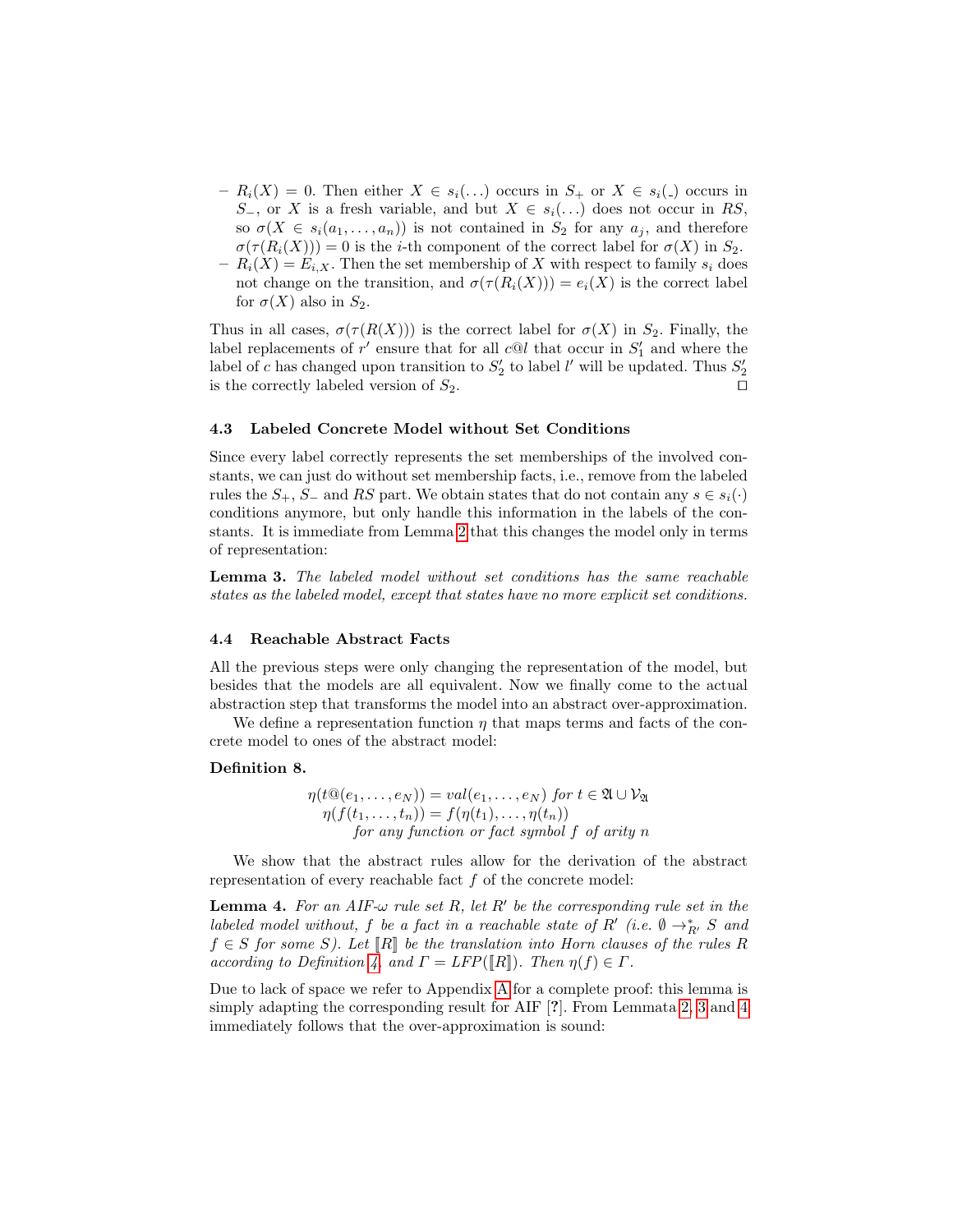**Theorem 1.** Given an AIF- $\omega$  specification with rules R. If an attack state is reachable with R, then attack  $\in LFP(\llbracket R \rrbracket)$ .

## <span id="page-17-0"></span>5 Encoding in SPASS and ProVerif

We now want to use SPASS and ProVerif for checking the property attack  $\in$  $LFP(\Vert R \Vert)$ . Three aspects in our definition of  $LFP$  need special considerations.

First, SPASS is a theorem prover for standard first-order logic FOL (and the Horn clause resolution in ProVerif is very similar, but more geared towards protocol verification). The problem here is that the Horn clauses  $||R||$  always have the trivial model where the interpretation of all facts is set simply to true, and in this model, attack holds. We are interested in the "least" model and terms to be interpreted in the Herbrand universe, i.e., the free term algebra  $\mathcal{T}_{\Sigma}$ . The common "Herbrand trick" is to try to prove the FOL formula  $\llbracket R \rrbracket \implies \text{attack},$ i.e., that in every model of the Horn clauses, attack is true. If that is valid, then also in the least Herbrand model, attack is true. Vice-versa, if the formula is not valid, then there are some models in which attack does not hold, and then also in the least Herbrand model. This trick is also part of the setup of ProVerif.

The second difficulty is the encoding of the user-defined types. For instance, the declaration  $A = \{...\}$  leads to the extension  $\llbracket A \rrbracket = \{a_n \mid n \in \mathbb{N}\}$  for some new constant symbols  $a_n$ , and then by definition,  $LFP(\llbracket R \rrbracket)$  contains the infinite set  $\{isA(a_n) \mid n \in \mathbb{N}\}\.$  We could encode this by Horn clauses

$$
isA(mkA(0)) \quad \land \quad \forall X.isA(mkA(X)) \rightarrow isA(mkA(s(X)))
$$

for new function symbols  $mkA$  and s. Note that this encoding only makes sense in the least Herbrand model (standard FOL allows to interpret s as the identity). However, it easily leads to non-termination in tools. A version that works however, is simply saying  $\forall X.isA(mkA(X))$ . Interpreting this in the least Herbrand model, X can be instantiated with any term from  $\mathcal{T}_{\Sigma}$  (which is countable).

The third and final difficulty are the  $\rightarrow$  facts that have a special meaning in  $LFP([R])$ : whenever both  $C[s]$  and  $s \to t$  in  $LFP([R])$  then also  $C[t]$  (for any context  $C[\cdot]$ . We can encode this into Horn clauses because we can soundly limit the set of contexts  $C[\cdot]$  that need to be considered: it is sufficient to consider right-hand side facts of rules in R in which a variable  $X \in V_{\mathfrak{A}}$  occurs (note that a fact may have more than one such occurrence). Define thus the finite set  $Con = \{C[\cdot] \mid C[X] \text{ is a RHS fact in } R, X \in V_{\mathfrak{A}}\}.$  We generate the additional Horn clauses:  $\{\forall X, Y.C[X] \land (X \rightarrow Y) \rightarrow C[Y] \mid C[\cdot] \in Con\}$ .

## **Lemma 5.** The encoding of  $\rightarrow$  into Horn clauses is correct.

*Proof.* Suppose  $C[s]$  and  $s \rightarrow t$  are in the fixedpoint. Then  $C[s]$  is the consequence of some Horn clause  $A \to B$ , i.e.,  $C[s] = \sigma(B)$  such that  $\sigma(A)$  is part of the fixedpoint. We distinguish two cases. First  $B = C'[X]$  for some  $X \in V_{\mathfrak{A}}$ , some context  $C'[\cdot]$  and  $\sigma(C'[\cdot]) = C[\cdot]$ , i.e.,  $s = \sigma(X)$  is directly the instance of a  $V_{\mathfrak{A}}$  variable, and thus our Horn clause encoding covers  $C[\cdot]$ . Second, the only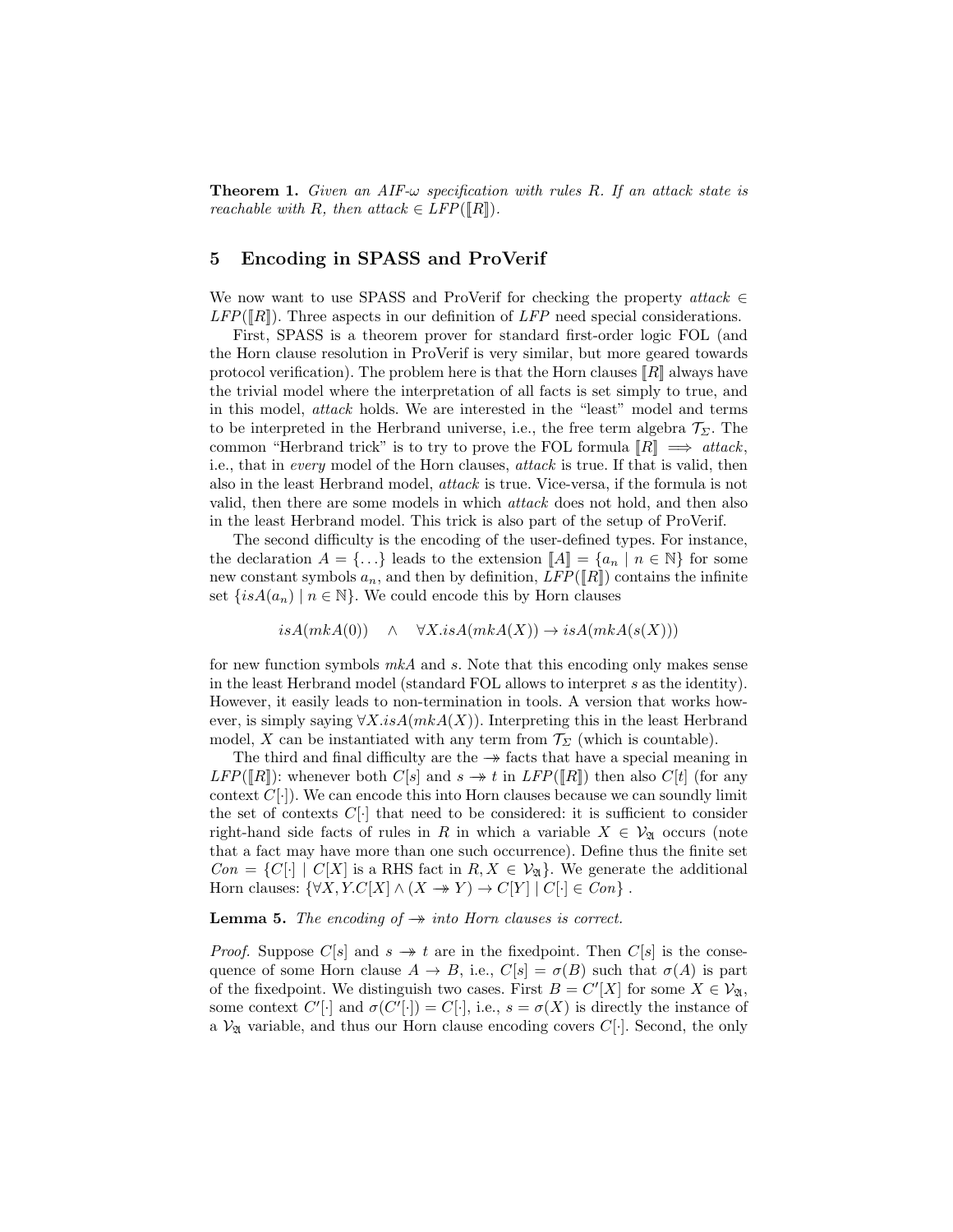|              | Number of Agents |               |          | <b>Backend</b>                      |                   |
|--------------|------------------|---------------|----------|-------------------------------------|-------------------|
|              |                  |               |          | Honest Dishon Server ProVerif SPASS |                   |
| AIF          |                  |               |          |                                     | $0.025s$ $0.891s$ |
|              | $\overline{2}$   |               |          |                                     | 0.135s 324.696s   |
|              | $\mathcal{D}$    | $\mathcal{D}$ |          |                                     | 0.418s Timeout    |
|              | 3                | 3             |          |                                     | 2.057s Timeout    |
| $AIF-\omega$ | ω                | $\omega$      | $\omega$ | 0.034s                              | 0.941s            |

<span id="page-18-1"></span>Table 1. AIF vs. AIF- $\omega$  on the key-server example.

other possibility for  $\sigma(B) = C[s]$  is that B contains an untyped variable that matches s or a super-term of it in  $C[s]$ . By the rule shape, this untyped variable is also part of the assumptions A. Since  $\sigma(A)$  is already in the fixedpoint, we can by an inductive argument conclude that for every  $C_0[s]$  of  $\sigma(A)$  also  $C_0[t]$  is in the fixedpoint. In both cases, we conclude that  $C[t]$  is derivable.

## 5.1 Experimental Results

Table [1](#page-18-1) compares the run times of our key-server example for AIF and AIF- $\omega$ , taken on a 2.66 GHz Core 2 Duo, 8 GB of RAM. In AIF we have to specify a fixed number of honest and dishonest users and servers, while in  $\text{AIF-}\omega$  we can have an unbounded set for each of them (denoted  $\omega$  in the Figure). Observe that in AIF the run times "explode" when increasing the number of agents. It is clear why this happens when looking at an example: when we specify the sets  $ring(User)$ in AIF, User needs to be a finite set (the honest and dishonest users) and this gets first translated into  $n$  different sets when we specify  $n$  users. Since these sets are by construction all disjoint, we can specify in AIF- $\omega$  instead ring(User!) turning the n sets of the AIF abstraction into a single family of sets in the  $\text{AIF-}\omega$ abstraction—and then allowing even for a countably infinite set User. Observe that the run times for AIF- $\omega$  for infinitely many agents are indeed very close to the ones of AIF with one agent. Thus, even when dealing with finitely many agents,  $\text{AIF-}\omega$  allows for a substantial improvement of performance whenever we can exploit the uniqueness, i.e., can specify  $set(Type!)$  instead of  $set(Type)$ .

The key server is in fact our simplest example, a kind of "NSPK" of stateful protocols. We updated our suite of case studies for AIF to benefit in the same way from the AIF- $\omega$  extension [?]. These include the ASW protocol (one of the original motivations for developing AIF and also for extending it to  $\text{AIF-}\omega$ , an in-depth analysis of the Secure Vehicle Communication protocols SEVECOM [?], and a model of and analysis of PKCS#11 tokens [?] that replicates the attacks reported in [?] and verifies the proposed fixes.

## <span id="page-18-0"></span>6 Conclusions

In this paper we introduced the language  $\text{AIF-}\omega$  and showed how it can be used to model cryptographic systems with unbounded numbers of agents and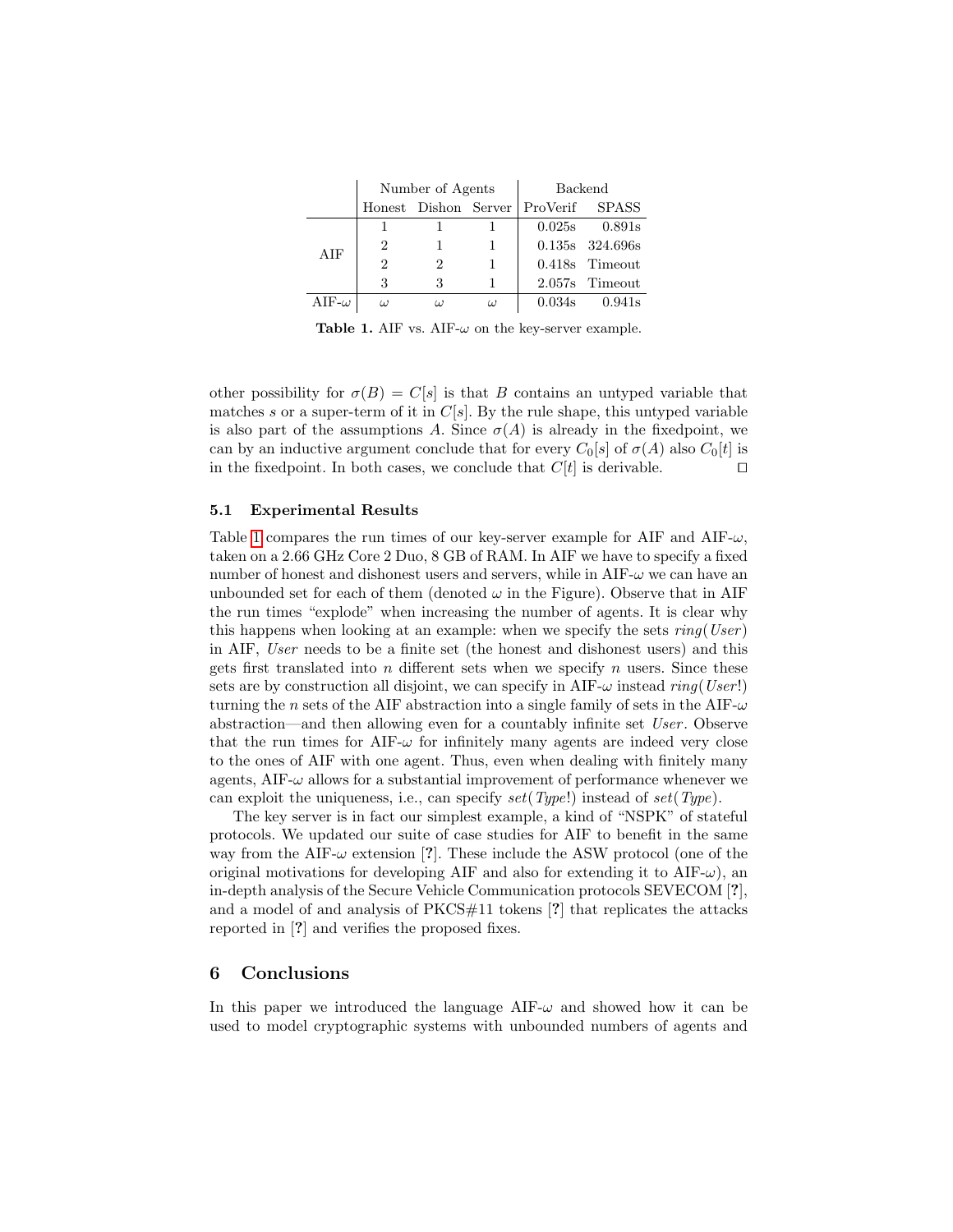databases pertaining to these agents. AIF- $\omega$  extends our previous language AIF by introducing types with countably infinite constants and allowing families of sets to range over such types. The only requirement to this extension is that the sets of all infinite families are kept pairwise disjoint.

We defined the semantics of this extension and proposed an analysis technique that translates  $\text{AIF-}\omega$  models into Horn clauses, which are then solved by standard off-the-shelf resolution-based theorem provers. We proved that our analysis is sound w.r.t. the transition system defined by the semantics: if an attack is reachable, then it is also derivable in the Horn clause model.

Finally, the experimental results show that the clauses produced by  $\text{AIF-}\omega$ . for the protocol with unbounded agents, can be solved in running times similar to their AIF counterparts for just one agent of each type, both in ProVerif and SPASS. In contrast, adding agents to the bounded AIF model produces an exponential increase in running times.

To our knowledge, this is the first work that proposes a fully automated technique for analyzing stateful cryptographic protocols with unbounded agents. This work is a direct extension of our previous work on AIF [?], which allows to model infinite transition systems with bounded agents. Its relation with  $\text{AIF-}\omega$ has been extensively described throughout this paper. Another work that uses the set-abstraction is our work on Set- $\pi$  [?], which extends the Applied  $\pi$ -calculus by similarly introducing a notion of a fixed number of sets. Set- $\pi$  presents a modeling interface that is more familiar to the user, and the process-calculus specification exposes a great deal of details (e.g. locking, replications) that are abstracted away by the AIF rules. This reduces the gap to the system implementation, but as a modeling language  $Set-\pi$  has essentially the same expressive power of AIF. We believe that a similar extension can be devised for our process algebraic interface, possibly using  $\text{AIF-}\omega$  as an intermediate representation.

Another related work is StatVerif [?], which extends the Applied  $\pi$ -calculus with global cells that can be accessed and modified by the processes. As the number of cells is finite and fixed for a model, the amount of state that one can finitely represent is limited. However, the particular encoding of StatVerif is more precise in capturing state transitions synchronized over multiple cells. We claim that the two approaches are orthogonal, and we have not succeeded so far in combining the advantages of both with an encoding into Horn clauses.

The Tamarin prover [?] and its process calculus interface SAPIC [?] use multiset rewriting rules to describe cryptographic protocols, and a semi-automated search procedure to find a solution for the models. This formalism is very expressive and allows to prove security properties in stateful protocols with unbounded agents, but expressiveness comes at the price of usability, as the search procedure needs to be guided by introducing lemmas in the models.

Finally, we believe that bounded-agents results like [?] can be also derived for AIF- $\omega$ , since the resolution will never run into distinguishing single agents. The experimental results, however, suggest that for our verification it is more efficient to avoid the enumeration of concrete agents where possible.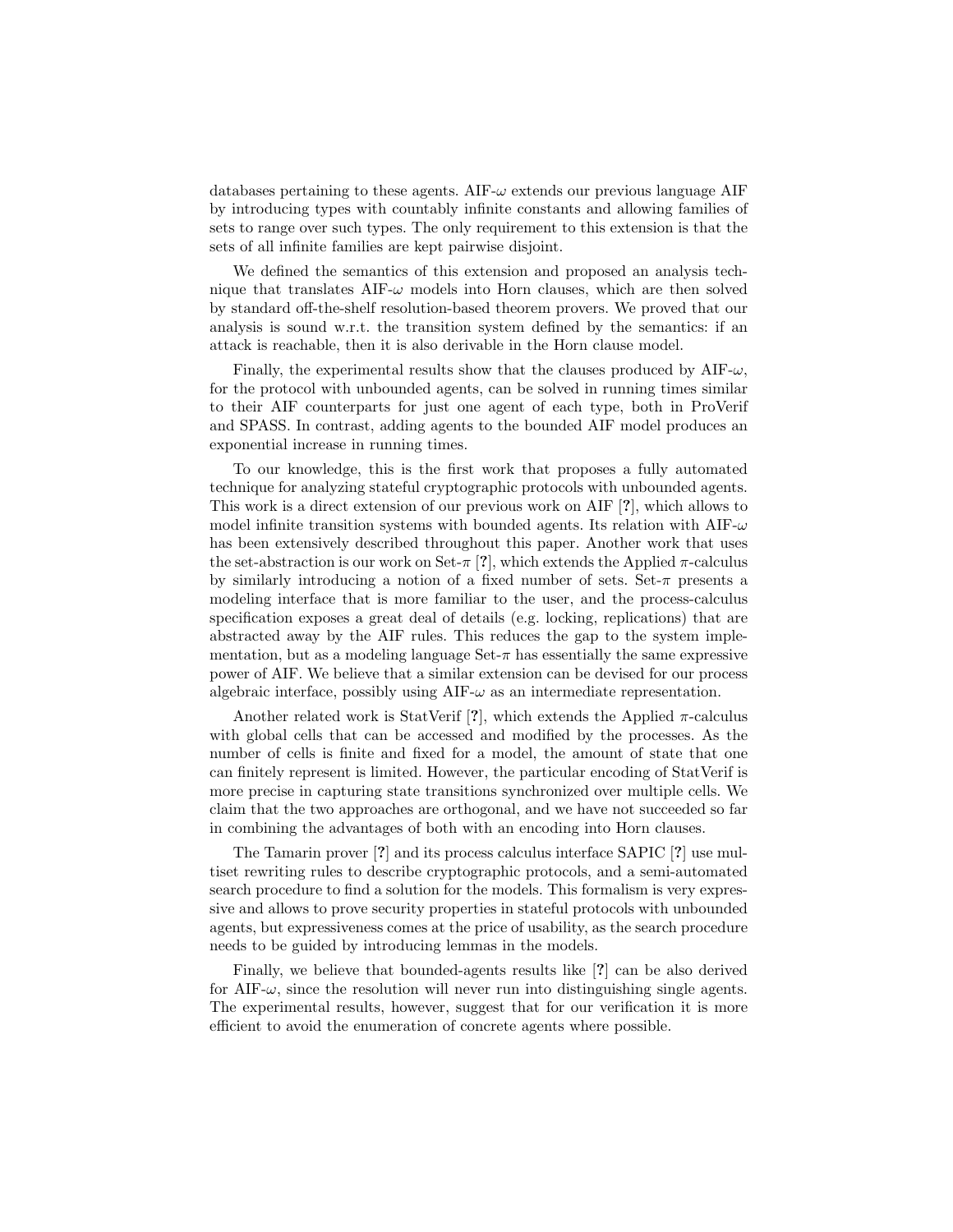The authors would like to thank Luca Viganò for the helpful comments. This publication was made possible by NPRP grant NPRP 7-988-1-178 from the Qatar National Research Fund (a member of Qatar Foundation). The statements made herein are solely the responsibility of the authors.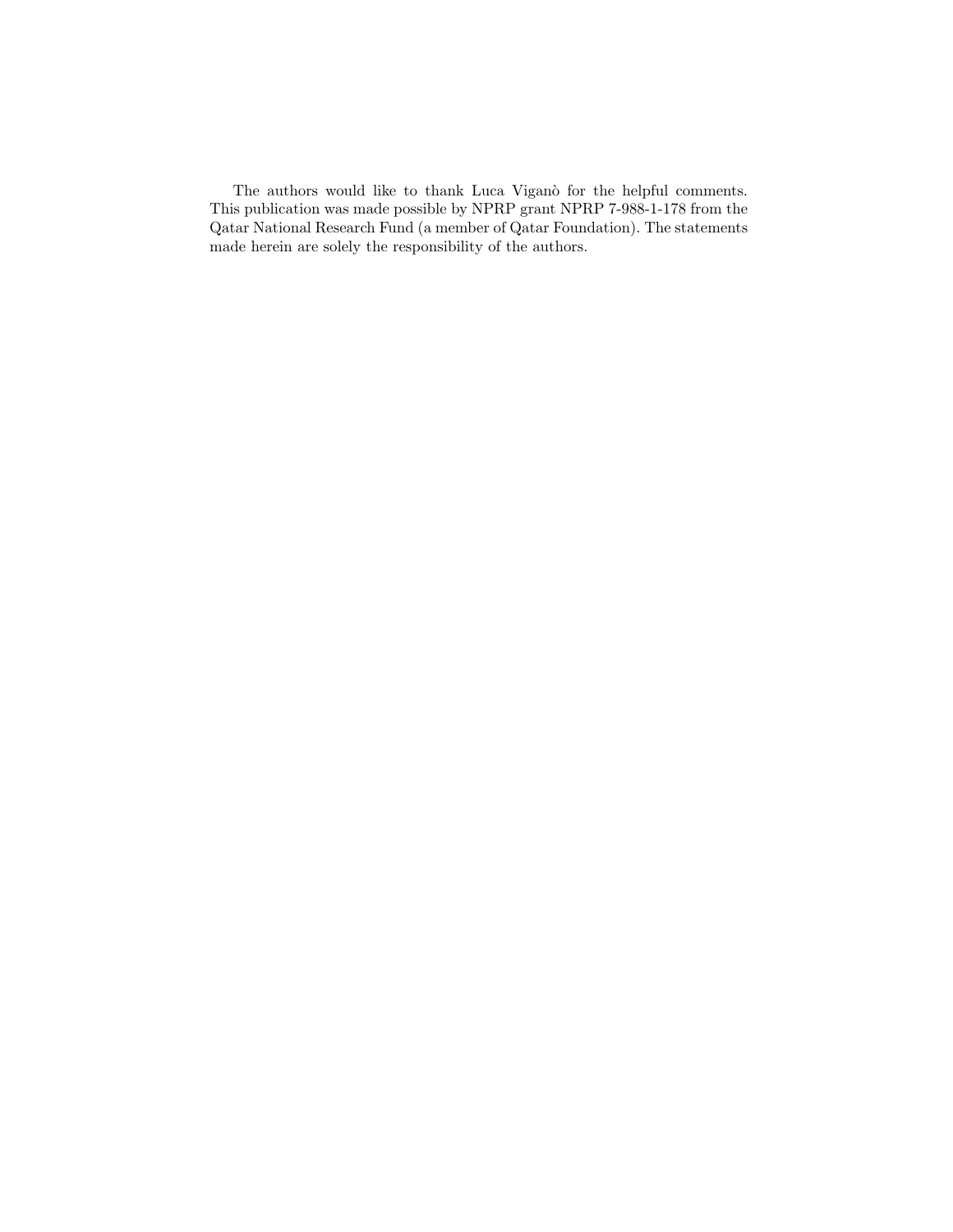## <span id="page-21-0"></span>A Proofs

*Proof (Lemma [4\)](#page-16-1).* We show this by induction over reachability. The initial state  $\emptyset$  is clear. Let now S be any reachable state and  $\eta(f) \in \Gamma$  for every  $f \in S$ . We show that for every S' that is reached by one rule application and every  $f \in S'$ also  $\eta(f) \in \Gamma$ .

Let the considered rule be

$$
r(\mathbf{X} : \mathbf{T}) = LF = |F| \Rightarrow RF \cdot LM
$$

where  $LM$  are the label modifications (see Definition [7\)](#page-14-1)—being part of the labeled model without set conditions there are no set conditions in the rule. By our constructions, the Horn clauses  $\llbracket R \rrbracket$  contain a similar rule, namely

$$
[[r]] = Types \cdot \eta(LF) \rightarrow \eta(RF) \cdot \eta(LM)
$$

where and  $Types$  is the typing requirement for user-defined types and where we extend  $\eta$  to sets of facts as expected. The extension of  $\eta$  to label modifications (and sets thereof in  $\eta(LM)$ ) is also straightforward:

$$
\eta(t@l \mapsto t@l') = val(l) \rightarrow val(l')
$$

Consider now state transition  $S \to_{r}^{\sigma} S'$ . Then for all variables X of userdefined types  $\sigma(X)$  satisfies Types. Further,  $\sigma(LF) \subseteq S$  and thus  $\eta(\sigma(LF)) \subseteq$  $\eta(S)$ . Thus the Horn clause [r] is applicable and therefore  $\eta(\sigma(RF)) \subseteq \Gamma$ . It remains only to show that all the modifications of facts by the label modification rule are also contained in Γ.

To that end, consider any fact  $f[c@l] \in \sigma(S \cup RF)$  that has exactly one occurrence of c@l and LM contains the rule  $t@l \mapsto t@l'$  for some t with  $\sigma(t) = c$ . Since  $l \to l'$  is part of the term implication of  $\llbracket r \rrbracket$  and since we have  $\eta(f[c@l]) \in$  $\Gamma$ , we also have  $\eta(f[c@l']) \in \Gamma$ . If there is more than one occurrence of a constant  $c \in \mathfrak{A}$  in a fact that is affected by a label modification, then we can repeatedly apply this argument. Note that the term implication of the (generalized) Horn clauses only replace one occurrence at a time. The reason is that from the label l we cannot be sure that all its occurrences correspond to the same constant  $c@l$ in the concrete model, so replacement of only part of the labels is included.

We have thus shown that all the facts in  $S'$  are also contained in  $\Gamma$ , modulo the representation function  $\eta$ .